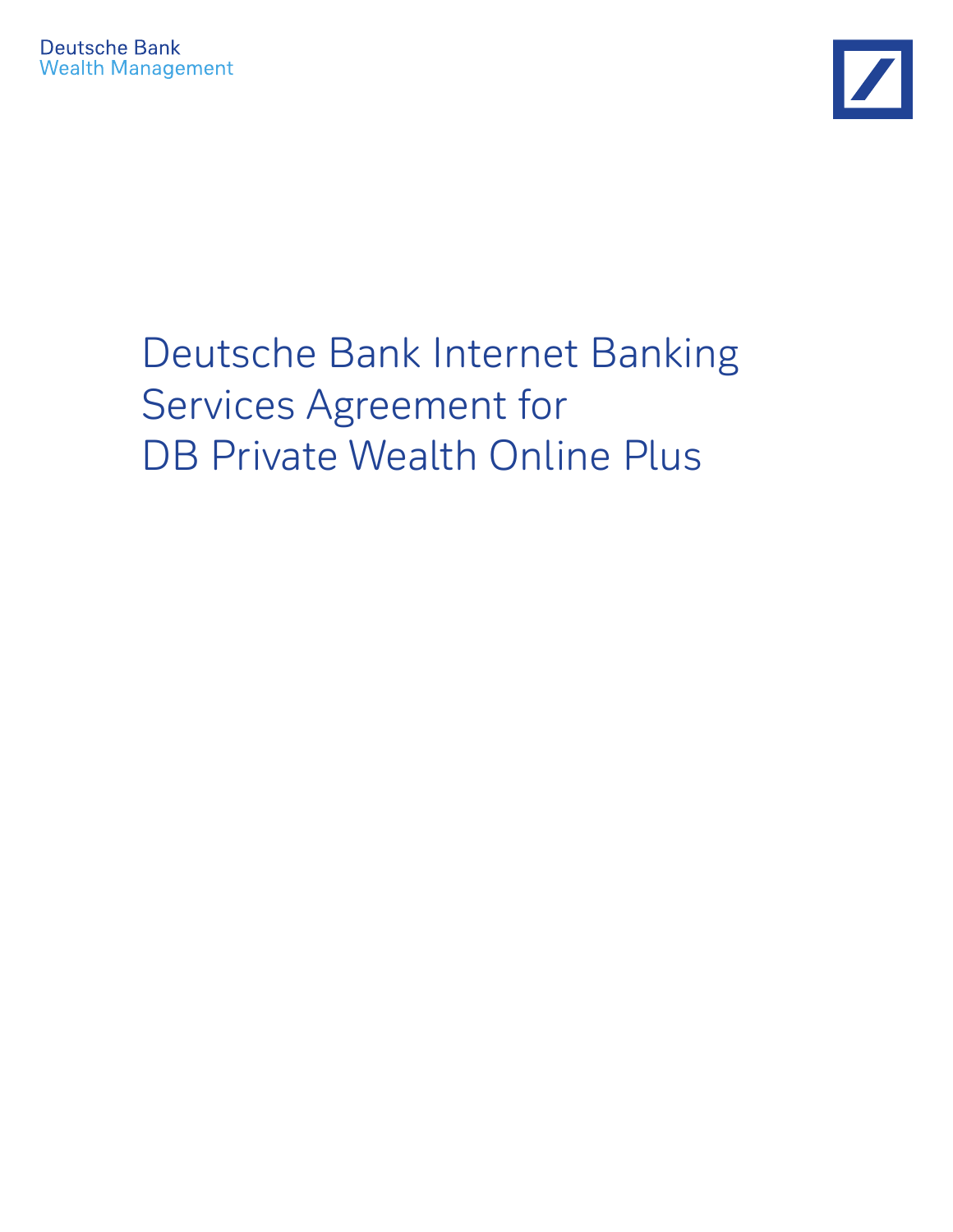# **Table of Contents**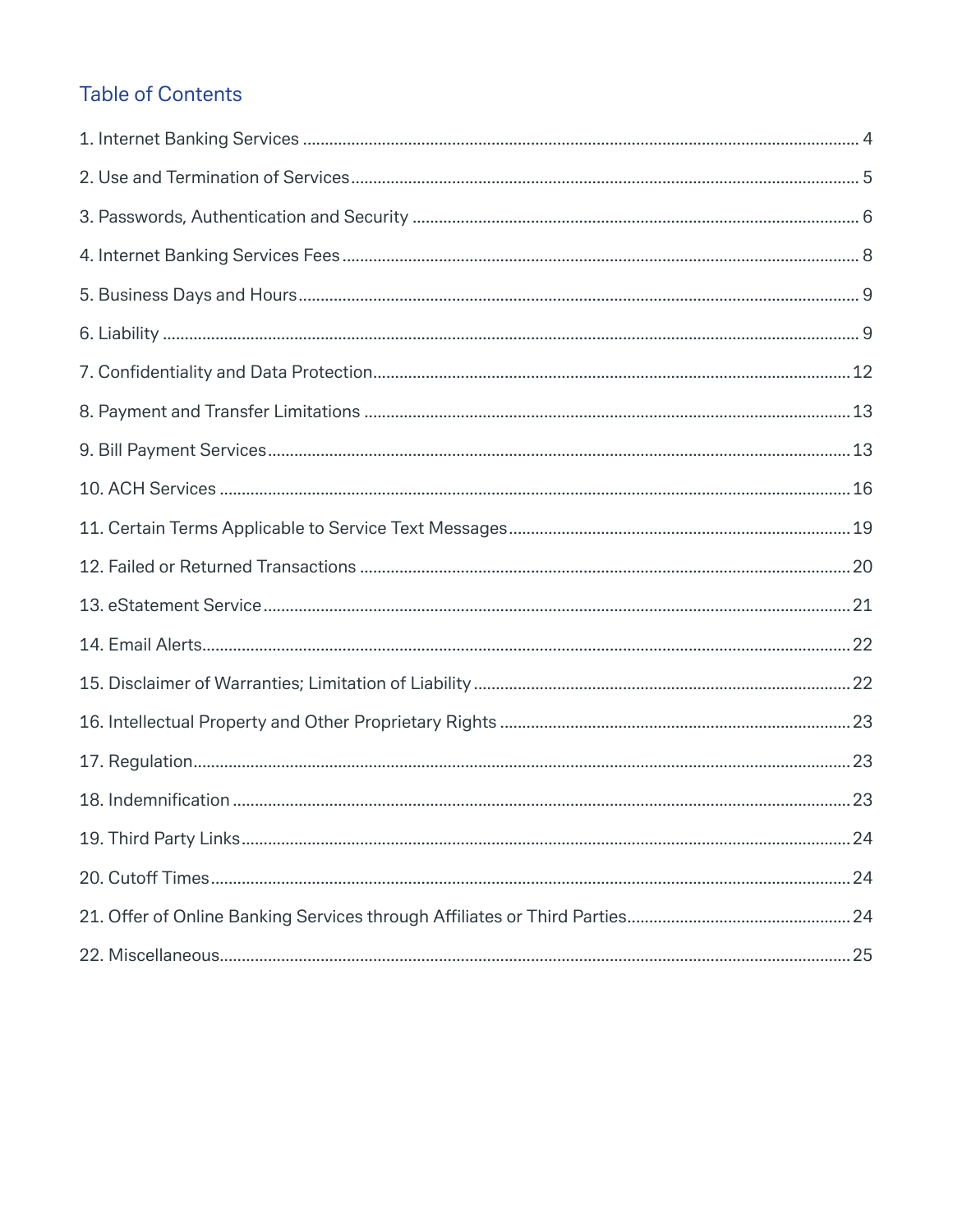# Deutsche Bank Internet Banking Services Agreement for DB Private Wealth Online Plus

We at Deutsche Bank Trust Company Americas ("DBTCA" or the "Bank," or "we" or "us") are pleased that you have elected to use our Internet banking services, including any software, editorial content, computer code, graphics and information provided by the Bank or on behalf of the bank in connection with the services (together with any successor thereto or modification thereof, the "Internet Banking Services" or the "Services") as described below. The Bank offers the Internet Banking Services through both the Bank's website (including the website accessed via a mobile Internet browser) and the Bank Mobile Application (collectively the "Site"). The "Bank Mobile Application" is the mobile software application downloadable to your smart phone or similar device ("Mobile Device") that you use to access the Internet Banking Services. Before you may enter our Site and utilize the Internet Banking Services, you must review and agree to the following terms and conditions.

This Internet Banking Services Agreement, including any amendments and addendums hereto (this "Agreement"), specifies the rights and obligations of you and the Bank with respect to the use of the Site and the Internet Banking Services, and is a legally binding agreement between the Bank and you concerning your use of the Site and the Internet Banking Services. In this Agreement, the words "you," "your," and other similar terms refer to each person that has selected a Private Wealth ID (as defined below), and assigned a User ID (as defined below) and Password (as defined below) to access the Site and use the Internet Banking Services, including any authorized user(s) of such Private Wealth ID, User ID and Password and any other person permitted by you to access the Site and the Internet Banking Services under the terms hereof by virtue of such person's relationship with you ("Other Permitted Persons"). "Account" or "Accounts" refer to your deposit account(s) at DBTCA and Deutsche Bank AG New York Branch ("DBAG") that you have designated for use with the Internet Banking Services, which are additionally subject to the DBTCA Deposit Account Terms and Conditions and the DBAG Terms and Conditions Statement (each an "Account Agreement"), respectively, governing such Accounts. Undertakings and obligations of the Bank or any of its affiliated companies (collectively, the Bank and its affiliated companies are referred to as the "Deutsche Bank Group" and individually as a "member of the Deutsche Bank Group") hereunder shall be for the sole and exclusive benefit of customers of such member of the Deutsche Bank Group using the Site and the Internet Banking Services, and no other persons (including, without limitation, Other Permitted Persons) shall have any rights hereunder or otherwise by virtue of their use of the Internet Banking Services.

You represent and warrant to the Bank that you have the right and authority to request and receive information concerning all of the Accounts including any Accounts for which you are not the named account holder or beneficiary of record (the "Associated Accounts"). If you are not the named account holder or beneficiary of record, you represent and warrant to the Bank that you have the authority to act as agent and/or attorney on behalf of the named Account holder and the beneficiaries of all of the Associated Accounts for the purposes set out in this Agreement and in accordance with the terms of this Agreement. You agree that you will immediately notify us if your authority should change in such a way so that you are no longer empowered to make the authorizations set out above.

You understand and agree that by using the Site and the Internet Banking Services, you and each Other Permitted Person agree to be bound by the terms hereof, as amended from time to time in accordance with the terms hereof. You also understand and agree that your use of your User ID and Password will be considered the same as your written signature in authorizing us to complete any transaction or request communicated to us. All electronic communications that meet these requirements will be deemed to be valid and authentic and you intend and agree that those electronic communications will be given the same legal effect as written and signed paper communications. You agree that electronic copies of communications are valid and you will not contest the validity of the originals or copies, absent proof of altered data or tampering.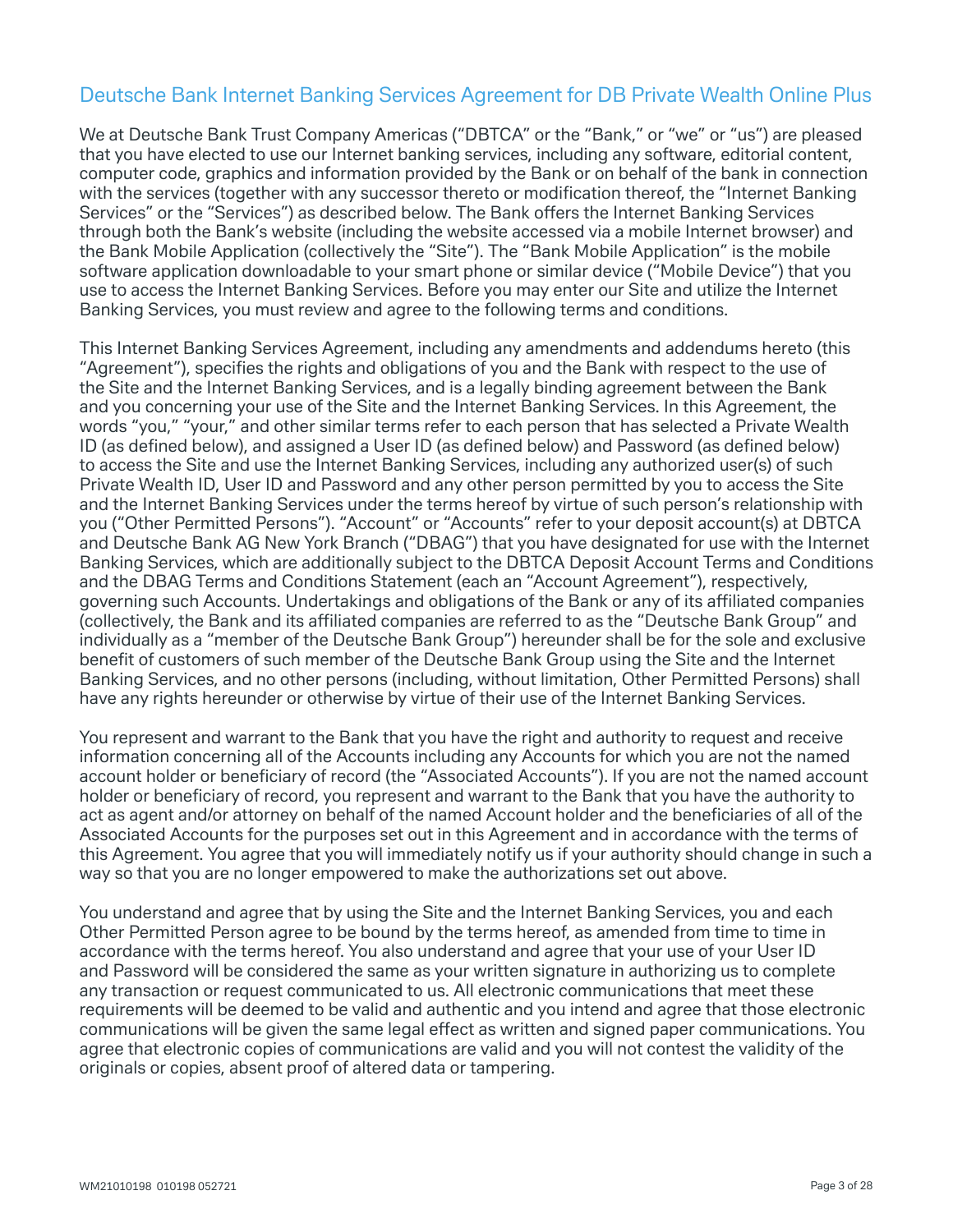THIS AGREEMENT PERMITS US AND YOU TO DELIVER CERTAIN INFORMATION TO EACH OTHER ELECTRONICALLY INSTEAD OF ON PAPER OR "IN WRITING." THE INFORMATION WHICH MAY BE DELIVERED ELECTRONICALLY INCLUDES, BUT IS NOT LIMITED TO, NOTICES, DISCLOSURES AND OTHER INFORMATION REQUIRED BY FEDERAL LAW UNDER THE ELECTRONIC FUND TRANSFER ACT AND REGULATION E OF THE CONSUMER FINANCIAL PROTECTION BUREAU.

Please carefully read this entire Agreement. By signing this Agreement, you consent to our electronic disclosures. By your consent you agree that we may provide you with all disclosures, notices and other communications (collectively, the "Documents") about the Site and the Internet Banking Services, including this Agreement and any future amendments thereto, in electronic form. You may download or print the Documents from your computer. At your request, we will provide you with a paper copy of any of the Documents without any fee. You have the right to withdraw this consent without any fee, but if you do, we will immediately terminate your participation in the Internet Banking Services. You have the right to obtain copies of any of the Documents we provided electronically, update your email address or withdraw your consent to our electronic disclosures by calling us at 1-866-362-4796, or write to us at Deutsche Bank Trust Company Americas, Banking Service Team, 1 Columbus Circle New York, NY 10019.

Your signing this Agreement constitutes your agreement with and acceptance of all of the terms and conditions contained in this Agreement and your agreement to be bound by said terms and conditions. If you do not agree with all of the terms and conditions in this Agreement, you will not be authorized to enter the Site or use the Internet Banking Services.

You agree to the following terms and conditions:

### 1. Internet Banking Services

A. Consumer Internet Banking Services for Accounts Maintained at DBTCA

If you are a consumer client of the Bank, the Internet Banking Services will allow you to:

- i. perform account balance and transaction inquiries on Demand Deposit Account (DDA), savings and money market Accounts. (Note: Balance amounts may not reflect recent transactions, and may include funds that are not subject to immediate withdrawal);
- ii. transfer funds between linked DDA and savings Accounts with DBTCA (the "Transfers"), subject to transfer and withdrawal restrictions set forth below and in the Account Agreement that governs such Account;
- iii. register for bill payment services to pay bills or make payments (the "Bill Payments") from your Account(s) to entities or persons in the United States (the "Bill Payment Service") via either ACH payments or checks;
- iv. Account Agreement;
- v. send email messages relating to technical support issues and inquiries concerning the Internet Banking Services;
- vi. view, print and download electronic Account statements by enrolling in the eStatement service (the "eStatement Service"), which may also cancel your paper statement;
- vii. view images of bill pay checks;
- viii. initiate ACH payments to business entities or persons in the United States; and
- ix. initiate wire transfers using the Fedwire system for U.S. Dollar domestic payments.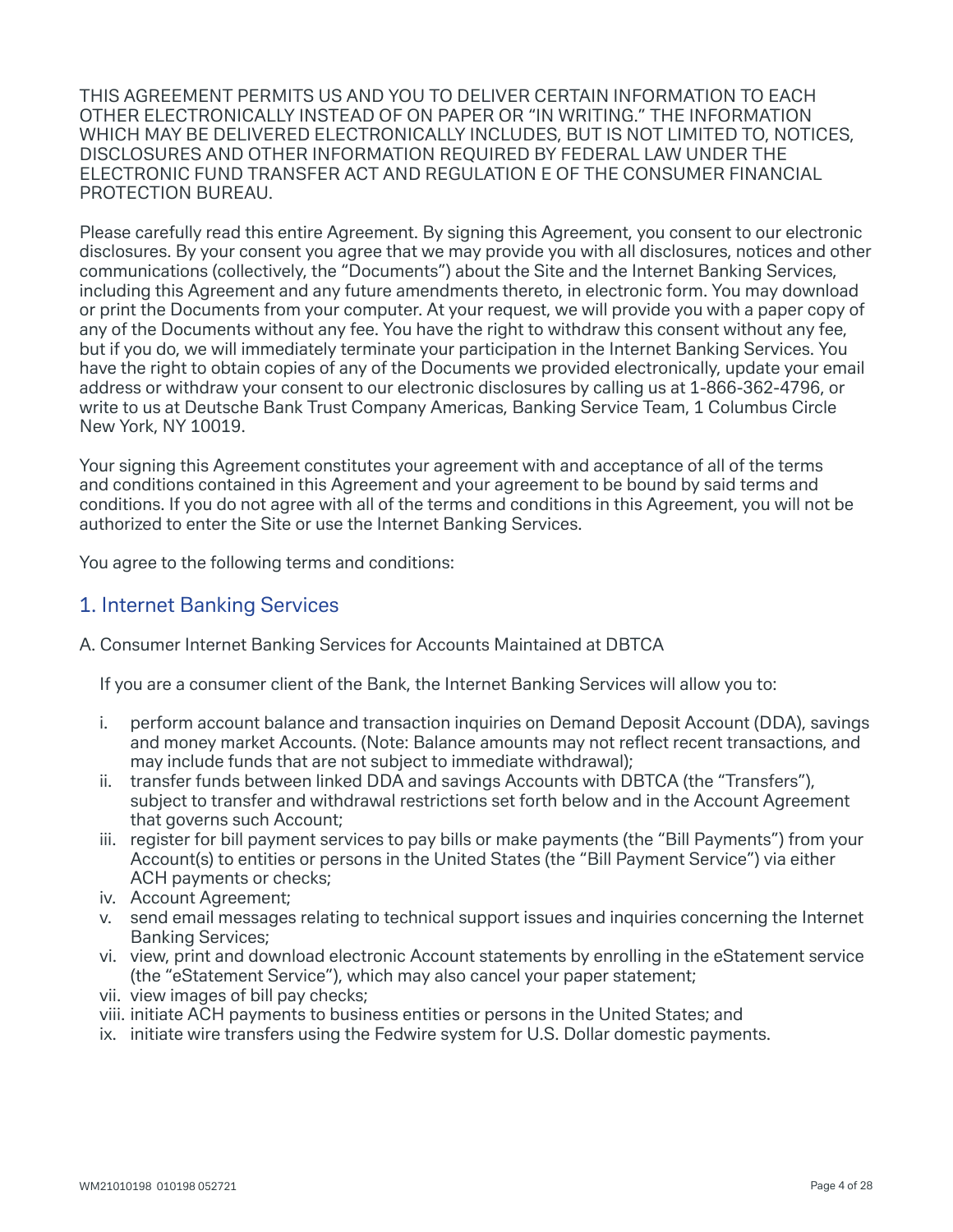B. Business Internet Banking Services for Accounts Maintained at DBTCA

If you are a business client of the Bank, the Internet Banking Services will allow you to conduct those activities described above in connection with Accounts held by consumer clients, plus the following:

- i. make state and federal tax payments;
- ii. export Account transaction information to Intuit® QuickBooks; and
- iii. initiate foreign currency wire transfers and U.S. Dollar international wire transfers.

C. Internet Banking Services for Accounts maintained at DBAG

If you maintain an Account at DBAG, the Internet Banking Services will allow you to:

- i. perform account balance inquiries on CD's;
- ii. view, print and download electronic Account statements by enrolling in the eStatement Service, which may also cancel your paper statement; and
- iii. send email messages relating to technical support issues and inquiries concerning the Internet Banking Services.

Some portions of this Agreement apply only to consumer Internet Banking Services. If your Account is a business (non-consumer) Account or if you use an Internet Banking Service for a transaction not covered by the Electronic Fund Transfer Act and its implementing Regulation E, then some portions of this Agreement may not apply to you or to the transaction. These inapplicable portions are labeled below as "For consumers" or similarly designated as applicable only to consumer Internet Banking Services.

### 2. Use and Termination of Services

- A. The Bank agrees to provide you with access to the Site and the Internet Banking Services in accordance with the terms of this Agreement.
- B. You agree to use the Site and the Internet Banking Services in a manner consistent with any and all applicable laws, rules and regulations as well as the terms and conditions set forth in this Agreement, on the Site, and in documentation accompanying and/or contained within the Site and the Internet Banking Services or otherwise provided to you by us or on our behalf by third parties acting as our agent (each, a "Service Provider", or collectively, the "Service Providers").
- C. The Bank may terminate your access to and use of the Site and the Internet Banking Services at any time in the event you breach any of the provisions of this Agreement.
- D. To use the Internet Banking Services, you must have at least one deposit Account with the Bank, which may include the following types of Accounts: DDA, savings or money market. If you have designated a joint Account to be accessed through the Internet Banking Services, each joint owner will be jointly and severally liable under this Agreement. We may act upon the instructions of any joint owner concerning the Account without the consent of any other person.
- E. Accounts with access restrictions such as "two signatures required" should not be accessed through the Internet Banking Services and you agree not to do so. Nevertheless, if you do, you agree that we may process the transaction without regard to the restriction. That is, you understand that access to the linked Accounts, including the ability to initiate payments, will occur without regard to any withdrawal restrictions otherwise applicable to the Accounts. You agree that any arrangements with us to require one or more authorized signatures for transactions involving your Accounts do not apply to transactions using the Internet Banking Services.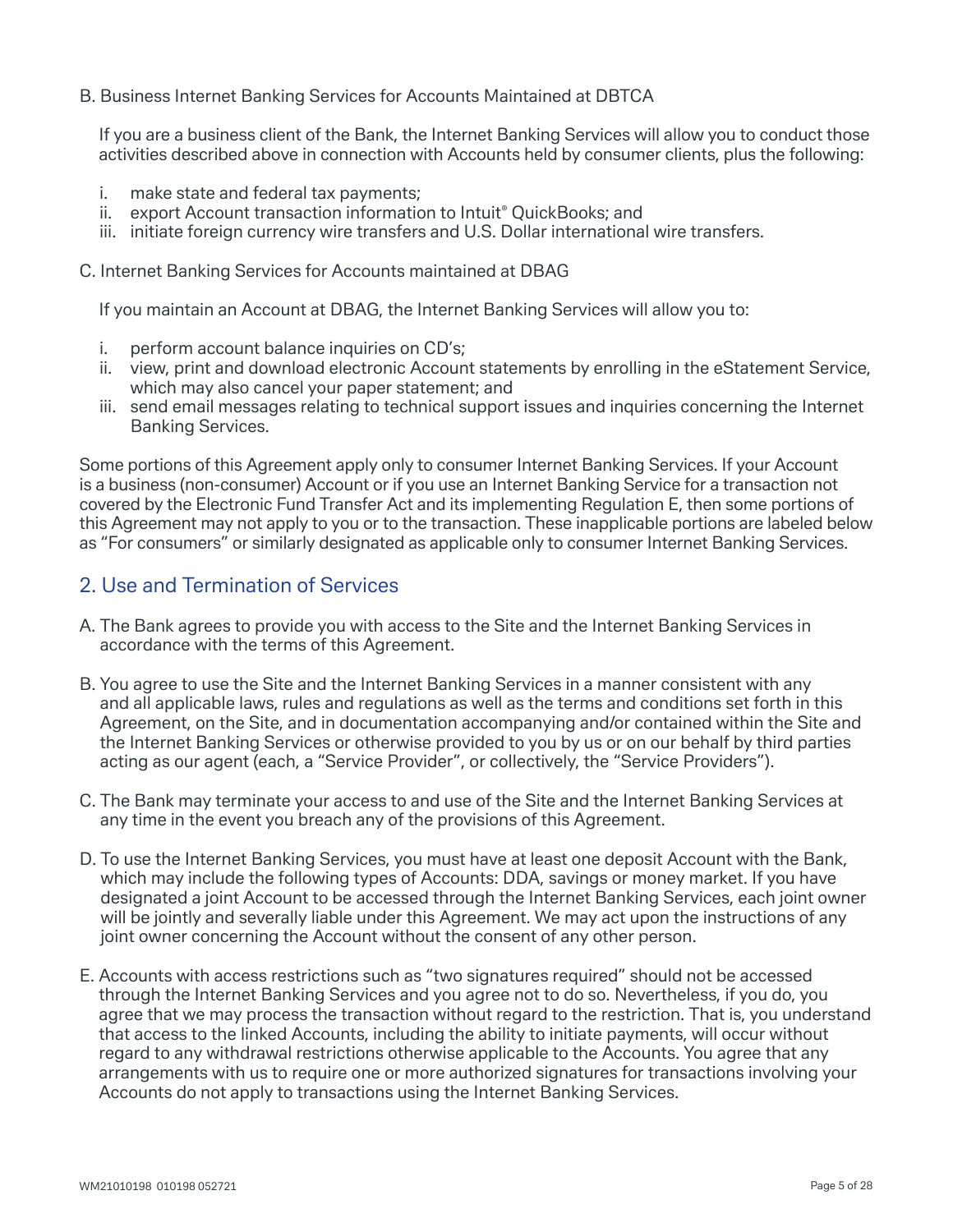- F. You agree to provide us with any additional documentation we may require to permit access to your Account. If you apply for a service through the Internet Banking Services, or ask to change an Account or service you already use with us, you agree that we can treat your application or request as if it had been made in writing and signed by you. You understand by enrolling for the Bill Payment Services, you authorize us to investigate and verify any information supplied by you. You authorize us to make any credit or investigative inquiry that we determine appropriate.
- G. You will be responsible for acquiring, maintaining and operating any hardware, systems, software and telecommunications connections located at your premises and a connection to the Internet. The Internet Banking Services require no software installation, but minimum systems requirements do apply. The Internet Banking Services can be accessed through an Internet Service Provider (ISP) and an Internet browser. Please contact the Banking Service Team for a list of supported browsers and operating systems.
- H. The Site and the Internet Banking Services may be inaccessible from time to time for business or technical or maintenance reasons. The Bank and its Service Providers will not be responsible for any losses or inconvenience caused by such unavailability periods. Should the Site or the Internet Banking Services be inaccessible, all banking transactions will be conducted according to traditional branch level limits and account authorities.
- I. Service Termination, Cancellation or Suspension
	- i. In the event you wish to cancel the Internet Banking Services, you may contact customer service via one of the following:
		- a. Telephone us at 1-866-362-4796 during customer service hours; and/or
		- b. Write us at: Deutsche Bank, Banking Service Team, 1 Columbus Circle New York, NY 10019, or contact your relationship manager.
	- ii. Any payment(s) or transfer(s) the Bank has already processed before the requested cancellation date will be completed by the Bank. All Scheduled Payments (as defined below) including recurring payments will not be processed once the Internet Banking Services are cancelled.
	- iii. The Bank may, without liability or prejudice, temporarily suspend or permanently terminate any or all aspects of the Internet Banking Services without notice. Any termination of this Agreement shall be without prejudice to the accrued rights of the parties on the date of such termination.
	- iv. Please note that your access may be disabled at the discretion of the Bank if there is an extended period of inactivity, and reenrollment will be necessary to obtain a new user profile.
	- v. If you have enrolled in the eStatement Service and, pursuant to this Section, Internet Banking Services are cancelled, terminated or suspended, Account statements in paper form shall be provided to you.
	- vi. The Bank may require you to use additional authentication or other mechanisms to process certain transactions.
- J. Applicability to Account(s) Maintained at DBAG. You agree that the terms and conditions set forth in this Agreement will also apply to your use of the Site and the Internet Banking Services to engage in transactions and access information regarding the Account(s) you maintain at DBAG.

# 3. Passwords, Authentication and Security

A. When you enroll in the Internet Banking Services, you will complete an application (the "Private Wealth Online Plus Account Opening Application") and select an identification (the "Private Wealth ID"). The Private Wealth ID is an alphanumeric code that you (and any users you grant access to the Internet Banking Services) will need to log in to the Services. The Bank will assign you a user identification (the "User ID") for the primary user and an initial password ("Password") for the primary user. The primary user must change the Password when logging in for the first time. The primary user may use the Internet Banking Service to add users. The Private Wealth ID, User ID and Password must be entered to access your Account(s), pay bills or perform other banking transactions using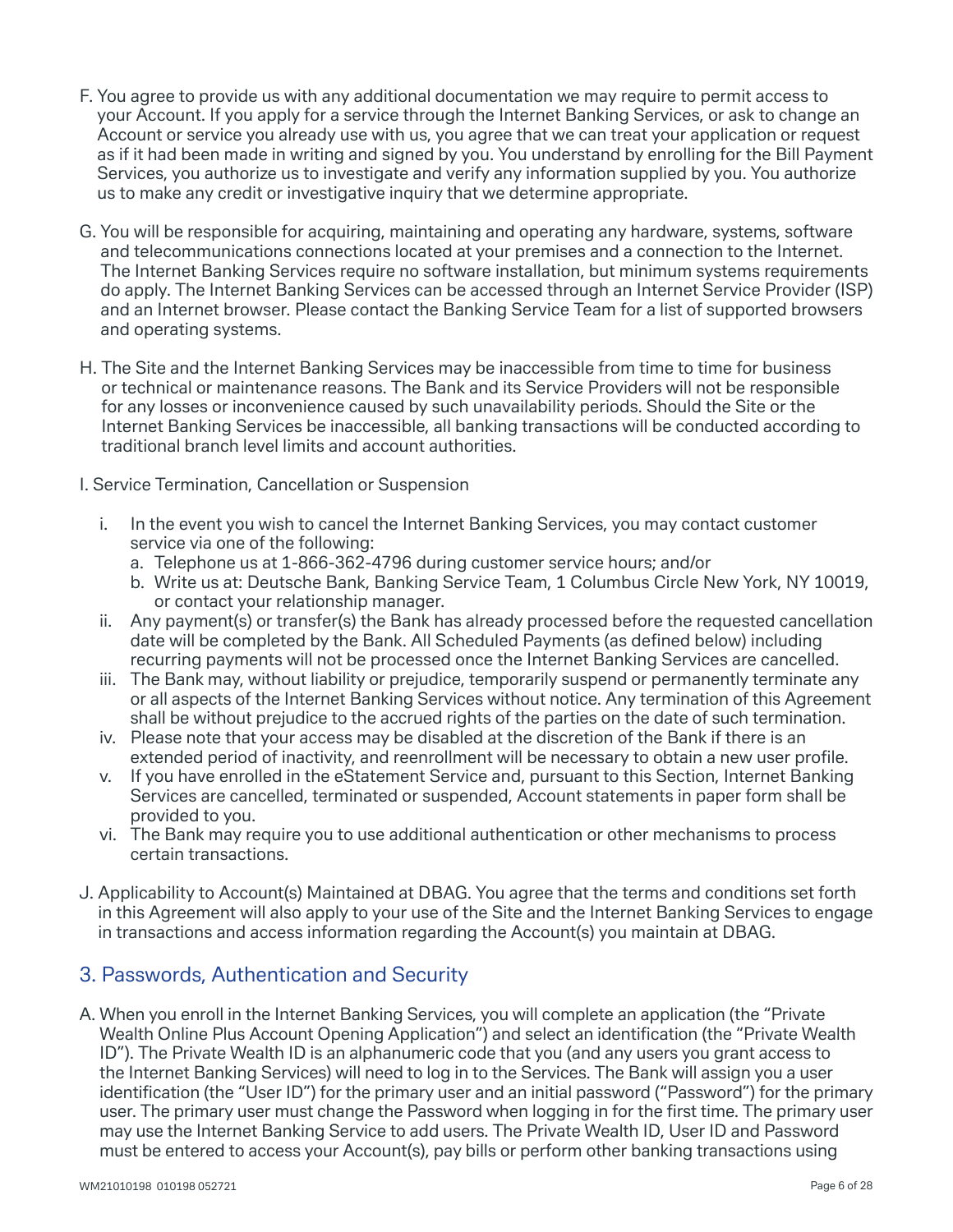the Internet Banking Services. You are responsible for maintaining the confidentiality of your Private Wealth ID, User ID and Password. You recognize that anyone with knowledge of your Private Wealth ID, User ID and Password will be able to access your Accounts and initiate transactions. You may change your Password at any time, but not more than once per day.

- B. Use of the Internet Banking Services relies on advanced authentication for increased security. An additional authentication step may be required at times and you and any Other Permitted Persons you have authorized to use the Internet Banking Services may be prompted to enter a one-time security code based on the telephone numbers the Bank has in its records. You are responsible for providing accurate telephone numbers for you and your Other Permitted Persons to the Bank.
- C. You agree that we may send notices and other communications, including Private Wealth ID, User ID and Password to the current address and/or email address that you have provided us for our records, whether or not that address includes a designation for delivery to the attention of any particular individual. You further agree that the Bank will not be responsible or liable to you in any way if information is intercepted by an unauthorized person, either in transit or at your place of business. You agree to:
	- i. keep your Private Wealth ID, User ID and Password secure and strictly confidential;
	- ii. immediately notify us and select a new Password if you believe your Password may have become known to an unauthorized person; and
	- iii. the Bank shall treat all statements and instructions issued using the Private Wealth ID, User ID and Password as having been issued by you, and that the Bank and its Service Providers shall act in reliance upon such statements and instructions.

The Bank and its Service Providers will have no liability to you for any unauthorized payment or transfer made using your Private Wealth ID, User ID and Password that occurs before you have notified us of possible unauthorized use and we have had a reasonable opportunity to act on that notice. We may suspend or cancel your Private Wealth ID, User ID and Password even without receiving such notice from you, if we suspect your Private Wealth ID, User ID and Password are being used in an unauthorized or fraudulent manner.

- D. For your protection, we recommend you memorize your Private Wealth ID, User ID and Password and do not write them down. For added security, you should change your Password periodically. A properly constructed Password affords you a greater degree of assurance. A Password is more secure if:
	- i. it contains more characters;
	- ii. if those characters are both alpha and numeric characters; and
	- iii. if it consists of both upper and lower case.

If your Password is entered incorrectly on 3 consecutive access attempts, your access to the Internet Banking Services will be blocked. If this occurs, please call Customer Support at 1-866-362-4796 to have your Password reset. If you believe that your Private Wealth ID, User ID or Password have been lost or stolen, or that someone has transferred or may transfer money from your Account without your permission, notify us immediately by calling the number above.

E. In addition to your Private Wealth ID, User ID and Password, we may require you to enter an additional security code, which may include numbers and other entry codes (each, a "Security Code", collectively, the "Security Codes") to access the Internet Banking Services or to approve certain transactions like wire transfers and ACH payments or collections. We provide Security Codes using two authentication methods: out of band authentication and/or token device. Out-of-band authentication uses the telephone to obtain a one-time passcode to confirm authentication. One time passcodes can be received via voice interaction or SMS Text. Using the token authentication method, the user will be prompted to enter an alpha numeric PIN in combination with a code that is generated every 20 to 30 seconds on a hand held token device. Token devices are provided by the Bank and linked to specific User IDs.

WM21010198 010198 052721 Page 7 of 28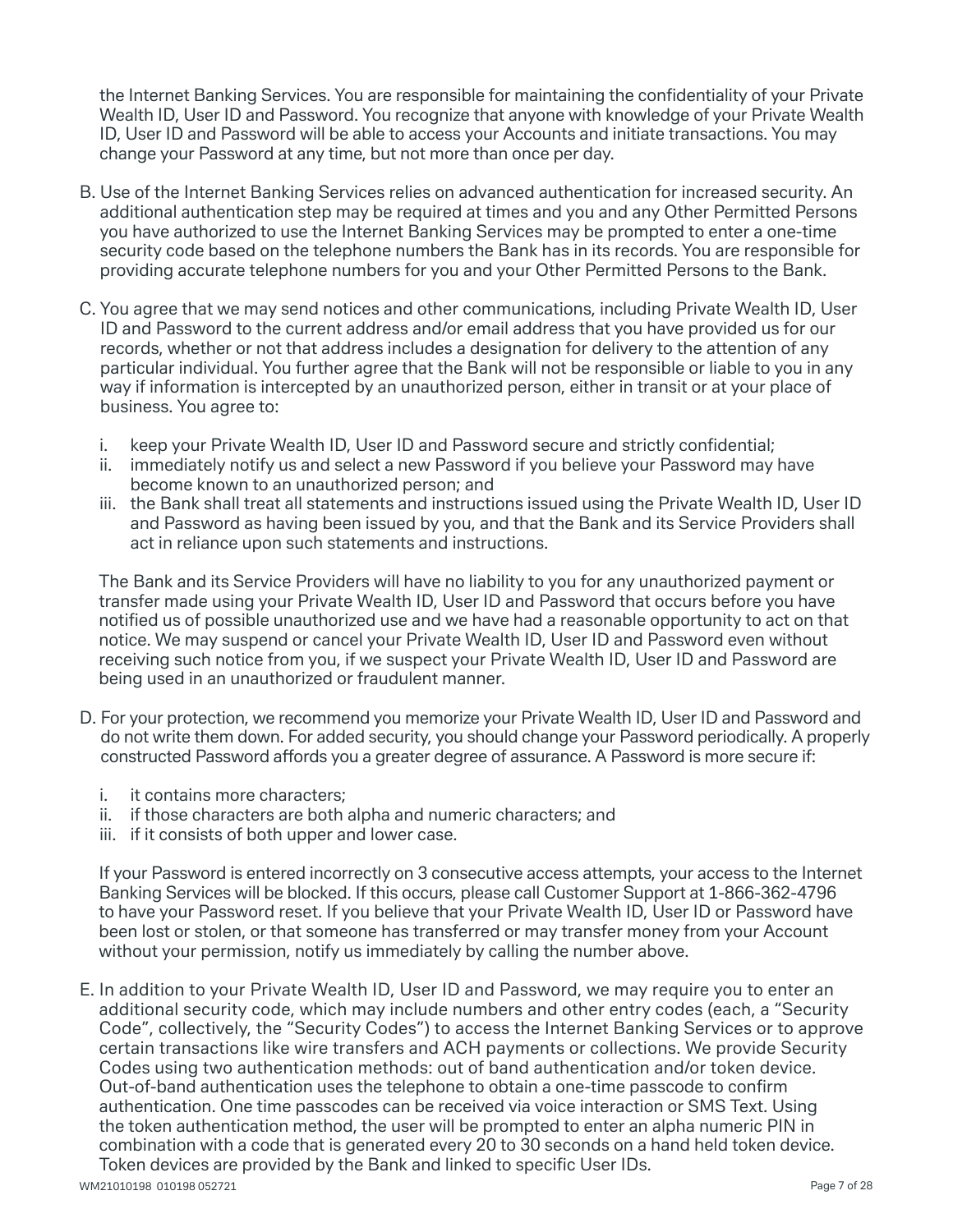- F. You agree not to share the User ID, Password or token device with anyone. You will establish procedures to protect the confidentiality of all information relating to the Internet Banking Services, including each User ID and Password.
- G. If you are a business client, we may require you to designate one or more persons as an administrator (each, an "Administrator") for purposes of the Internet Banking Services. The Administrator may use the Internet Banking Services and may designate Other Permitted Persons who may also use the Internet Banking Services. You acknowledge that we will not control (and may not even be aware of) changes in the Administrator or Other Permitted Persons. The Administrator shall issue the passwords and/or security codes that will allow Administrators and Other Permitted Persons to access the Internet Banking Services; we do not control or oversee these Administrator functions. You, through your Administrator, will need to designate which Accounts may be utilized for which Internet Banking Services. The Administrators may determine Other Permitted Person access levels by specifying which Internet Banking Services may be accessed. You are encouraged to use this access restriction capability to help reduce losses or damages that may arise out of improper or unauthorized use of an Internet Banking Service by an Other Permitted Person. You agree that each Administrator and each Other Permitted Person are appointed as agents of yours, authorized to use the Internet Banking Services individually or together, including sending Payment Orders (as defined in Section 6(A)(v)) to us in your name. You agree that you will be bound by any use of the Internet Banking Services or Payment Orders we receive in your name from any Administrator or Other Permitted Person.
- H. We may deny access to the Internet Banking Services without prior notice if we are unable to confirm any person's authority to access the Internet Banking Services or if we believe such action is necessary for security reasons.
- I. You acknowledge that accessing the Site and using Internet Banking Services from public networks and locations (for example, hotel business centers and internet cafes) and from locations outside the United States may pose increased risks of loss or theft of your Private Wealth ID, User ID, Password and unauthorized access to your Account(s). You agree that you accept such increased risks if you access the Site or use the Internet Banking Services from any such location.
- J. By using the Internet Banking Services, you acknowledge and agree that this Agreement sets forth security procedures for electronic banking transactions that are commercially reasonable. Our security procedures are not designed for the detection of errors (e.g., duplicate payments or errors in your fund transfer instructions). We will not be obligated to detect errors by you or others, even if we take certain actions from time to time to do so. You agree to be bound by instructions, whether authorized or unauthorized, which we receive and implement in compliance with these procedures, unless you have given us prior notice of possible unauthorized use as described above (and we had a reasonable opportunity to act on such notice).
- K. Based on your use of the Internet Banking Services, the Bank may, at our sole discretion, provide you with and require you to use an additional method of authentication like "RSA SecurID" for Internet Banking Services and to sign an RSA addendum to this Agreement setting forth the terms and conditions of your use of such RSA SecurID.

# 4. Internet Banking Services Fees

A. You agree to pay any and all fees associated with the Internet Banking Services, if any, and in the Account Agreement. Such amounts do not include, and you agree to be responsible for, any sales, excise, use, value added, utility or other similar taxes relating to such Internet Banking Services. We reserve the right to change or add fees for Internet Banking Services at any time. Advance notice of new fees or fees changes will be provided if required by law.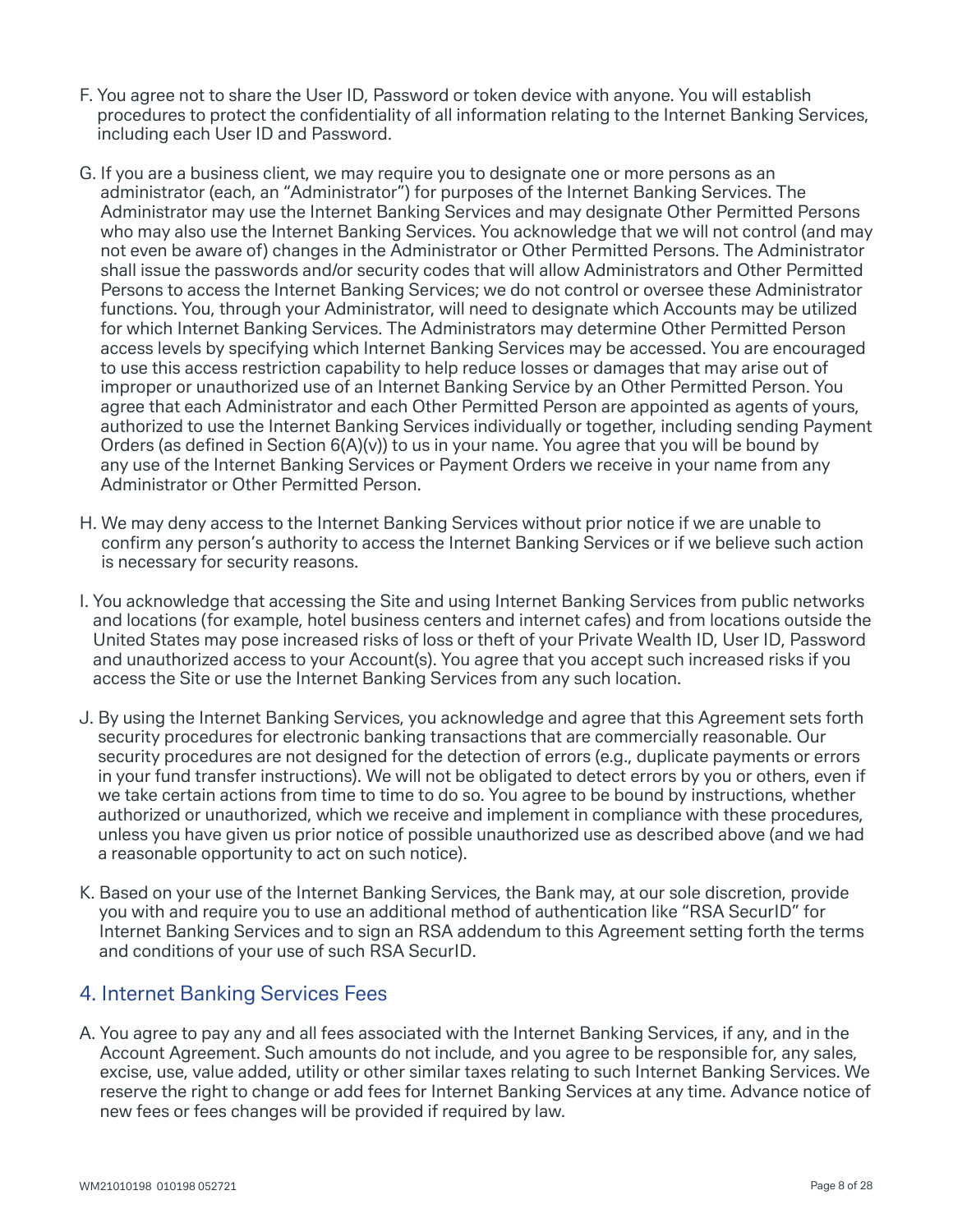- B. You are solely responsible for any telecommunications charges and any other charges imposed by your telephone and/or Internet access provider that you incur in accessing the Site or Internet Banking Services and any charges that would, in the absence of this Agreement, apply to your Accounts or any other relationship with or services provided to you by the Bank or any other member of the Deutsche Bank Group. You are solely responsible for the costs associated with acquiring, maintaining and operating the computer equipment located at your premises and a connection to the Internet, and otherwise meeting the minimum systems requirements set forth in this Agreement.
- C. Any applicable fees will be charged regardless of whether the Internet Banking Services were used during the billing cycle. There may be a charge for additional transactions and other optional services. You agree to pay such charges and authorize us to deduct the calculated amount from your designated billing Account (or any other account of yours at the Bank) for these amounts and any additional charges that may be incurred by you. Any financial fees associated with your Accounts as set forth in the Account Agreement will continue to apply.

### 5. Business Days and Hours

### A. Business Days

For purposes of this Agreement, our business days are Monday through Friday (each, a "Banking Day"). Weekends, holidays and other days for which banks are authorized to be closed in New York City are not included. However, you can access the Internet Banking Services 24 hours a day, seven days a week, except during any time where the Site is inaccessible.

### B. Business Hours

For purposes of this Agreement, our business hours are 9:00 a.m. to 4:00 p.m. Eastern Time Monday through Friday (not including federal and New York State bank holidays). For the avoidance of doubt, all times are local times of the Bank.

C. Customer Support Hours of Operation

An agent will be available to assist you twenty-four (24) hours a day, seven (7) days a week through a toll-free telephone line for contacting such service group (excluding Christmas Day, New Year's Day, Easter Sunday, Memorial Day, Independence Day, Labor Day and Thanksgiving Day, when the Call Center will close as of 11:00 p.m. Eastern Time the day before the holiday and reopen on 11:00 p.m. Eastern Time on the day of the holiday). Bill payment transactions will be processed by the Bank only on Business Days.

### 6. Liability

- A. Liability for Unauthorized Use.
	- i. Call us AT ONCE at 1-866-362-4796 if you believe that someone has transferred or may transfer money from your Account without your permission or if you believe your Private Wealth ID, User ID or Password has been compromised. You can notify the Bank by telephone at the number above, or by calling your Private Banker or in writing at the following address: Deutsche Bank Trust Company of Americas, Branch Operations, 1 Columbus Circle New York, NY 10019. Telephoning immediately is the best way of keeping your possible losses down. You could lose all the money in your Account(s).
	- ii. For consumers: If you notify us within two Business Days after you learn of the loss or theft of your Private Wealth ID, User ID or Password, you can lose no more than \$50.00 if someone used your Private Wealth ID, User ID or Password without your permission or otherwise made an unauthorized electronic funds transfer from your Account. If you do not tell us within two Business Days after you learn of the loss or theft of your Private Wealth ID, User ID or Password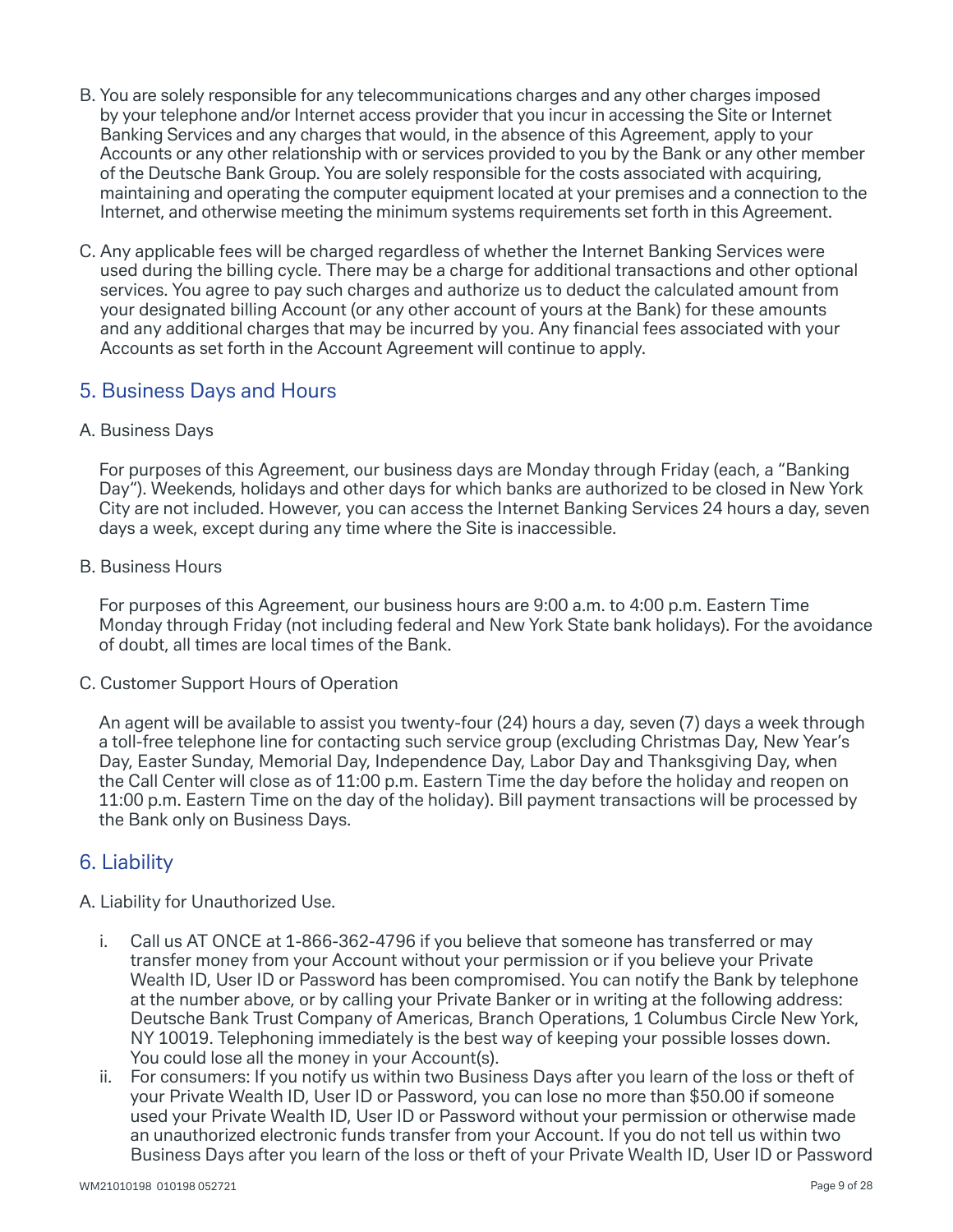and we can show that, had you told the Bank, it could have stopped someone from using the Private Wealth ID, User ID or Password without your permission or making other unauthorized electronic transfers from your Account, you could lose as much as \$500.00.

- iii. For consumers: If your statement shows transfers that you did not make, tell us at once. You must notify the Bank within sixty (60) days after the statement was made available to you. You may not get back the money lost due to unauthorized transfers after those sixty (60) days if the Bank can show that your providing notice within those sixty (60) days could have prevented the loss. If a good reason (such as a long trip or hospital stay) kept you from telling the Bank, we will extend the time periods.
- iv. Except as otherwise set forth in this Agreement, we will not be liable or have any responsibility of any kind for any loss or damage incurred by you as a result, directly or indirectly, of any unauthorized person gaining access to, or otherwise making use of, the Internet Banking Services.
- v. Unless otherwise required by applicable law, with your agreement we may use a Security Code as a security procedure to prevent unauthorized funds transfers or other payments (requests for funds transfers, ACH entries, transfers between accounts, bill payment, other payment orders or other communications will be referred to as "Payment Orders" and each of which as a "Payment Order"). You acknowledge that you have been offered alternative security procedures and have chosen the Internet Banking Services and these procedures after consideration of the risks of loss faced by you due to the possibility of an unauthorized transaction occurring. We may process any Payment Order we receive in your name and you will be responsible for it if it was initiated using one of your Security Codes. If a Payment Order issued to us in your name as sender is verified as authentic using the Security Codes the Payment Order will be effective as your Payment Order whether or not authorized. This means that you will be deemed to have given the Payment Order, and you will be obligated on it (including to pay us the amount), even if it was not authorized by you. Each time you send a Payment Order through the Internet Banking Services, you warrant that the Security Code is a commercially reasonable method to detect an unauthorized transaction, based on the circumstances involved (e.g., the size, type, and frequency of your transfers, as well as your internal controls). If at any time the Security Code ceases to be a commercially reasonable method to detect unauthorized transactions (such as by a change in your usage patterns or other circumstances), you agree to inform us immediately.
- vi. This paragraph shall apply instead of paragraph 6(A)(v) above when you use the Bank Mobile Application to access the Internet Banking Services. For the Internet Banking Services accessed via the Bank Mobile Application, with your agreement we may use your Private Wealth ID, User ID and Password as a security procedure to prevent unauthorized Payment Orders. You acknowledge that you have been offered alternative security procedures and have chosen the Internet Banking Services with access via the Bank Mobile Application and these procedures after consideration of the risks of loss faced by you due to the possibility of an unauthorized transaction occurring. We may process any Payment Order we receive in your name and you will be responsible for it if it was initiated using your Private Wealth ID, User ID and Password. If a Payment Order issued to us in your name as sender is verified as authentic using your Private Wealth ID, User ID and Password the Payment Order will be effective as your Payment Order whether or not authorized. This means that you will be deemed to have given the Payment Order, and you will be obligated on it (including to pay us the amount), even if it was not authorized by you. Each time you send a Payment Order through the Internet Banking Services accessed via the Bank Mobile Application, you warrant that using your Private Wealth ID, User ID and Password is a commercially reasonable method to detect an unauthorized transaction, based on the circumstances involved (e.g., the size, type, and frequency of your transfers, as well as your internal controls). If at any time use of your Private Wealth ID, User ID and Password ceases to be a commercially reasonable method to detect unauthorized transactions (such as by a change in your usage patterns or other circumstances), you agree to inform us immediately.
- vii. Except as described and set forth in this Agreement or as otherwise required by applicable law, you agree that you are responsible for and bound by any Payment Order that is received by us in your name if it was authorized by you, whether or not we used the security procedures to verify authenticity or could have prevented a loss to you by using the security procedures to verify the authenticity of the Payment Order. You agree that we will not be responsible for verifying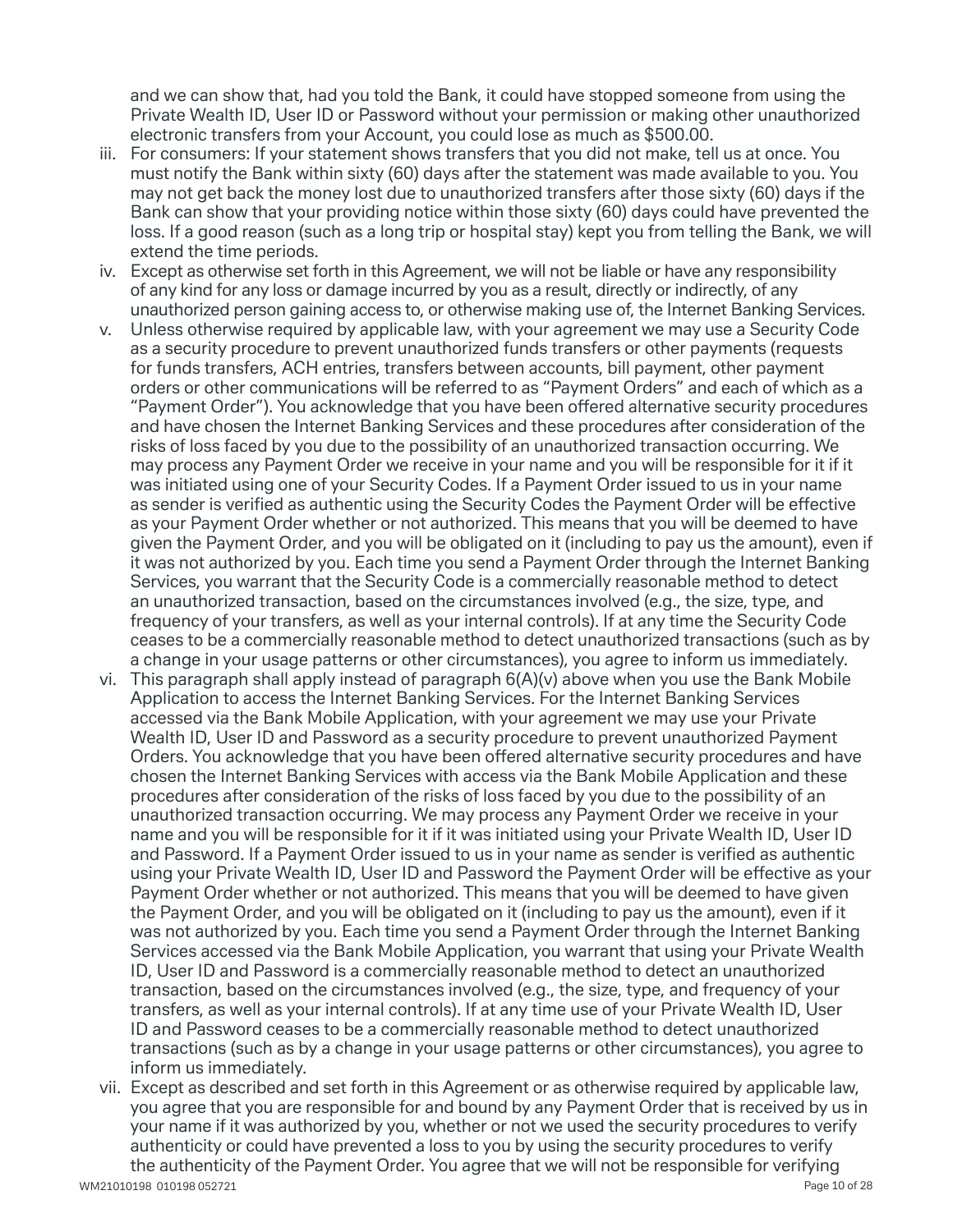whether a Payment Order or other communication is originated by an authorized person other than through the verification process contained in these security procedures. Thus, when an employee is added or deleted as an authorized person on the system, the Bank will treat that person as "authorized" if the security procedures are followed, without verifying that employee with you or otherwise investigating whether the employee is exercising authority granted by you or consistent with any internal limitations on activity established by you for that employee. Among other things, this means that you will be solely liable for any losses or damages resulting from your breach of this Agreement or to which your negligence contributed, or which resulted from unauthorized, fraudulent or dishonest acts by your current and/or former authorized agents (including instances where an authorized agent acted to your detriment).

viii. You are responsible for controlling access to the Internet Banking Services and for any limitations placed by you on the Internet Banking Services that an authorized person may utilize. The fact that we are, or may be aware of, or could have discovered, any limitation on access to an Internet Banking Service does not make us obligated to enforce or attempt to enforce any limitation. You understand that each authorized person may utilize the Internet Banking Services without regard to any restrictions otherwise applicable to an Account.

### B. Limitation on Liability

- i. For consumers: If we do not complete an electronic funds transfer (as defined in the Electronic Funds Transfer Act and Regulation E of the Consumer Financial Protection Bureau) to or from your Account on time or in the correct amount according to your instructions given in accordance with this Agreement, we will be liable for losses or damages proximately caused by us. Notwithstanding the foregoing, we will not be liable for losses or damages that are caused by an event described in Section 6(B)(ii).
- ii. You agree that, except to the extent provided by applicable law and consistent with Section 6(B)(i), the Bank, other members of the Deutsche Bank Group, its and their Service Providers, and its and their respective officers, directors, employees, and agents, shall not be liable for any losses, damages, liabilities or costs suffered or incurred by you (whether you are a consumer or business client) if:
	- a. through no fault of ours, you do not have sufficient funds in your Account to complete a transaction or if your funds are subject to legal process or other legal encumbrance;
	- b. the requested transaction would exceed the credit limit on your overdraft line, if any;
	- c. you fail to maintain minimum system requirements;
	- d. the Internet connectivity or the system was not working properly and you knew about the breakdown when you started the electronic funds transfer;
	- e. circumstances beyond our control, including but not limited to acts of God, strikes, lockouts, riots, insurrections, civil disturbances, sabotage, embargoes, acts of war or terrorism, acts or failures to act of any government or regulatory body (whether civil or military, domestic or foreign), limitations of law, governmental regulations superimposed after the fact, computer or other electronic or mechanical equipment failure, communication line failures, power failures, fires, explosions, floods, accidents, epidemics, earthquakes or other natural or man-made disasters, and all occurrences similar to the foregoing prevented the proper execution of a transaction, despite reasonable precautions that we have taken;
	- f. the Biller (defined below) misapplies, mishandles or delays a payment sent by the Bank;
	- g. you have not provided us with the complete and correct Payment Account (as defined below) or Biller information, or the correct names or account information for those person or entities to whom you wish to direct a payment or electronic funds transfer;
	- h. a court order or legal process prevents us from making an electronic funds transfer;
	- i. your payment instructions are not given to us sufficiently in advance to allow for timely payment;
	- j. we have reason to believe a transaction has not been properly authorized;
	- k. the losses result from a computer virus or related problem;
	- l. if you are a consumer client, you have attempted to transfer funds to a party outside of the United States;
	- m. you have not properly followed Internet Banking Services instructions on how to make an electronic funds transfer;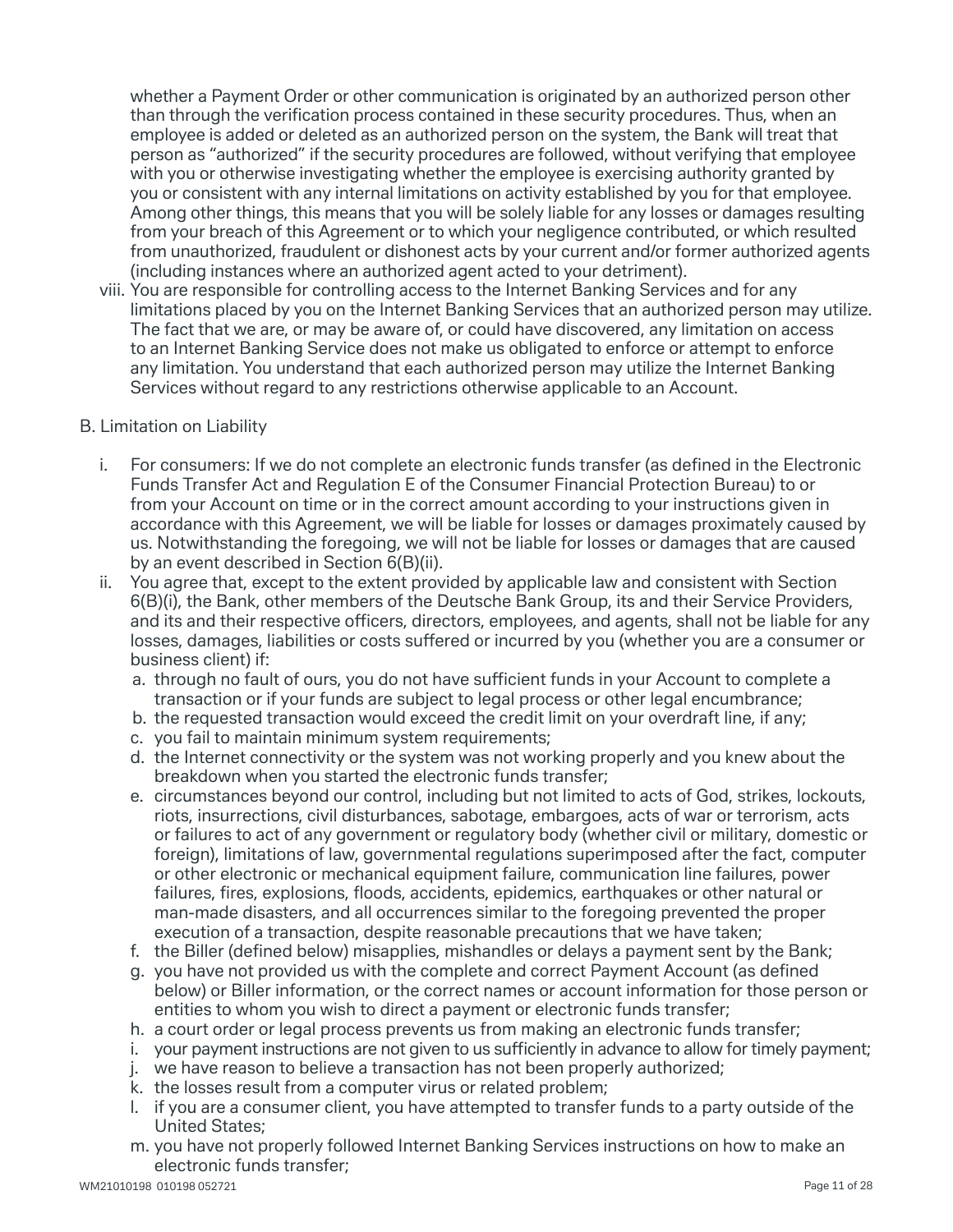- n. you have initiated a transaction in violation of the terms of this Agreement;
- o. the billing center option of the Internet Banking Services is not working properly and you know or have been advised by us about the malfunction before you execute the transaction; or
- p. you or we have terminated this Agreement.

There may be other exceptions stated in this Agreement.

- C. NOTWITHSTANDING ANYTHING TO THE CONTRARY IN THIS AGREEMENT, TO THE FULLEST EXTENT PERMITTED BY APPLICABLE LAW, THE BANK AND OTHER MEMBERS OF THE DEUTSCHE BANK GROUP, ITS AND THEIR SERVICE PROVIDERS AND ITS AND THEIR RESPECTIVE OFFICERS, DIRECTORS, EMPLOYEES AND AGENTS SPECIFICALLY DISCLAIM, AND SHALL NOT UNDER ANY CIRCUMSTANCES INCUR ANY LIABILITY (WHETHER UNDER FEDERAL OR STATE LAW OR IN TORT, CONTRACT, STRICT LIABILITY OR OTHERWISE AND WHETHER FORESEEABLE OR NOT) FOR ANY LOSSES AND EXPENSES OF WHATEVER NATURE ARISING OUT OF OR IN ANY WAY RELATED TO ACCESS TO OR USE OF THE SITE OR THE INTERNET BANKING SERVICES, INCLUDING WITHOUT LIMITATION ANY DIRECT, INDIRECT, SPECIAL, PUNITIVE OR CONSEQUENTIAL DAMAGES, OR DAMAGES RELATING TO LOSS OF USE, LOSS OF DATA, LOSS CAUSED BY A VIRUS, WORM, TROJAN HORSE PROGRAM OR DISABLING CODE (REGARDLESS OF THEIR SOURCE), LOSS OF INCOME OR PROFIT, LOSS OF OR DAMAGE TO PROPERTY, CLAIMS OF THIRD PARTIES OR OTHER LOSSES OF ANY KIND OR CHARACTER, EVEN IF SUCH PARTIES HAVE BEEN ADVISED OF THE POSSIBILITY OF SUCH DAMAGES OR LOSSES. YOU ASSUME THE RISK IN USING THE SITE AND THE INTERNET BANKING SERVICES AS WELL AS TOTAL RESPONSIBILITY FOR ESTABLISHING SUCH PROCEDURES FOR DATA BACK UP AND VIRUS CHECKING AS YOU CONSIDER NECESSARY. OUR ENTIRE LIABILITY AND YOUR SOLE REMEDY UNDER THIS AGREEMENT, WHETHER OR NOT THE CLAIM IS IN CONTRACT OR TORT, SHALL NOT EXCEED AN AMOUNT OF THE FEES YOU INCURRED FOR INTERNET BANKING SERVICES DURING THE SIX (6) MONTH PERIOD IMMEDIATELY PRECEDING THE DATE OF THE ALLEGED BREACH OF THIS AGREEMENT.
- D. Except to the extent provided by applicable law, as a condition precedent to any liability, you must notify us in writing of any alleged breach of this Agreement as promptly as reasonably possible, but in no event later than five (5) Business Days following the day on which such alleged breach was, or could reasonably have been, discovered by you.

# 7. Confidentiality and Data Protection

A. It is our general policy to treat your Account information as confidential. The Bank will take reasonable measures to prevent the dissemination of information furnished to you through the Internet Banking Services concerning your Accounts, but has no means of controlling communication by means of the Internet or any other telecommunications service you may use to access the Services and cannot guarantee that such information will not be intercepted.

The Bank and its Service Providers may collect, process, and transmit data obtained from and about you in the course of your accessing and using the Internet Banking Services. You agree that any information on the Bank's records may be disclosed to our Service Providers and to third parties as designated by you in compliance with our procedures, your Account Agreement, or as required or permitted by law or regulation, including without limitation:

- i. where it is necessary for completing transfers or other transactions or to send notice of dishonor or nonpayment;
- ii. where it is necessary for activating or providing additional services requested by you;
- iii. when it is necessary, in the normal course of business, to verify the existence and condition of your Account for a third party, such as a credit bureau, merchant or financial institution;
- iv. in order to comply with a governmental agency or court orders or to otherwise furnish information required by law;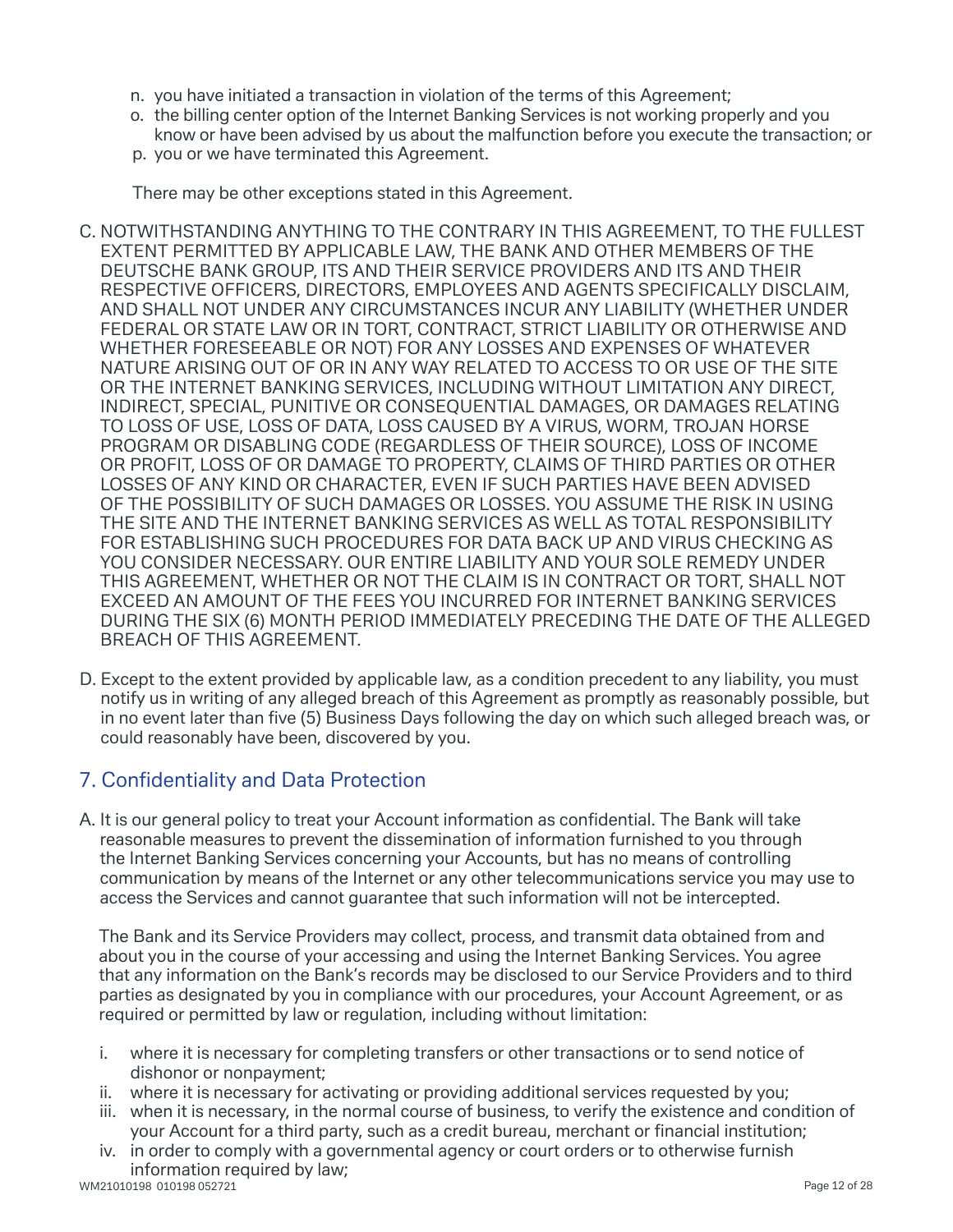- v. if you give us your permission;
- vi. to advise third parties of accounts closed for misuse; or
- vii. when necessary to furnish information to law enforcement agencies if we reasonably believe we have been the victim of a crime.
- B. The Bank and its Service Providers may collect aggregated data for statistical and quality assurance purposes and you hereby consent to the collection and use of such aggregate data.
- C. You acknowledge and agree that the operation of the Internet Banking Services may require the transfer of personal data concerning you to and between countries some of which may not have the same legal protections regarding bank customer information as the United States. It may be that, in various jurisdictions, including your home jurisdiction and the jurisdictions where Service Providers are located, the presence of account information on your PC or on "servers" located in such jurisdictions will give the governmental authorities and courts therein greater legal or practical ability to obtain such information. You agree that the Bank shall not be responsible for any consequences of the foregoing.
- D. For more information regarding our privacy policy and practices, you can review our Privacy Statement, which has been provided to you, or you can also view the Privacy Statement at our website, http://deutschewealth.com/privacy-policy.html. If you are a consumer, you will also receive a copy of our annual Privacy Notice.

# 8. Payment and Transfer Limitations

- A. We may place (and adjust) daily dollar limits on the amount that may be transferred at any time via ACH, wire transfers and bill payments, and from time to time, for any reason or for no reason. We will inform you of such limits. Except as otherwise imposed by law, we will have no liability for refusal to process a payment or transfer that exceeds such daily dollar limits.
- B. The Internet Banking Services may not be used in violation of and must comply with the laws of, the United States, including economic sanctions laws administered by the Office of Foreign Asset Controls.
- C. You agree that we may seek to recover any payment originated in error or made by you in violation of any provision of this Agreement or otherwise to prevent loss to us. You agree to assist us in loss mitigation efforts, including authorizing ACH debit or other reversing entries or instructions in your name.
- D. A Payment Order or request for other transaction is deemed to be received by us only when actually received by us and in the form or context specified by us. You agree that we have a reasonable time to react to Payment Orders and other requests. We may acknowledge it by email or online by means of a summary message log, depending on the particular Internet Banking Service. Unless you promptly notify us of a problem with a Payment Order or any transaction confirmation, you will be deemed to have approved the accuracy and completeness of the information contained in the confirmation.

## 9. Bill Payment Services

- A. Definitions
	- i. "Biller" is the person or business entity in the United States to which you wish a Bill Payment to be directed or is the person or entity from which you receive electronic bills.
	- ii. "Billing Account" is the DDA account from which all Bill Payment Service fees will be automatically debited.
	- iii. "Deliver By Date" is the day you want your Biller to receive your Bill Payment (unless the Scheduled Payment Date falls on a non-business day in which case it will be considered to be the previous business day).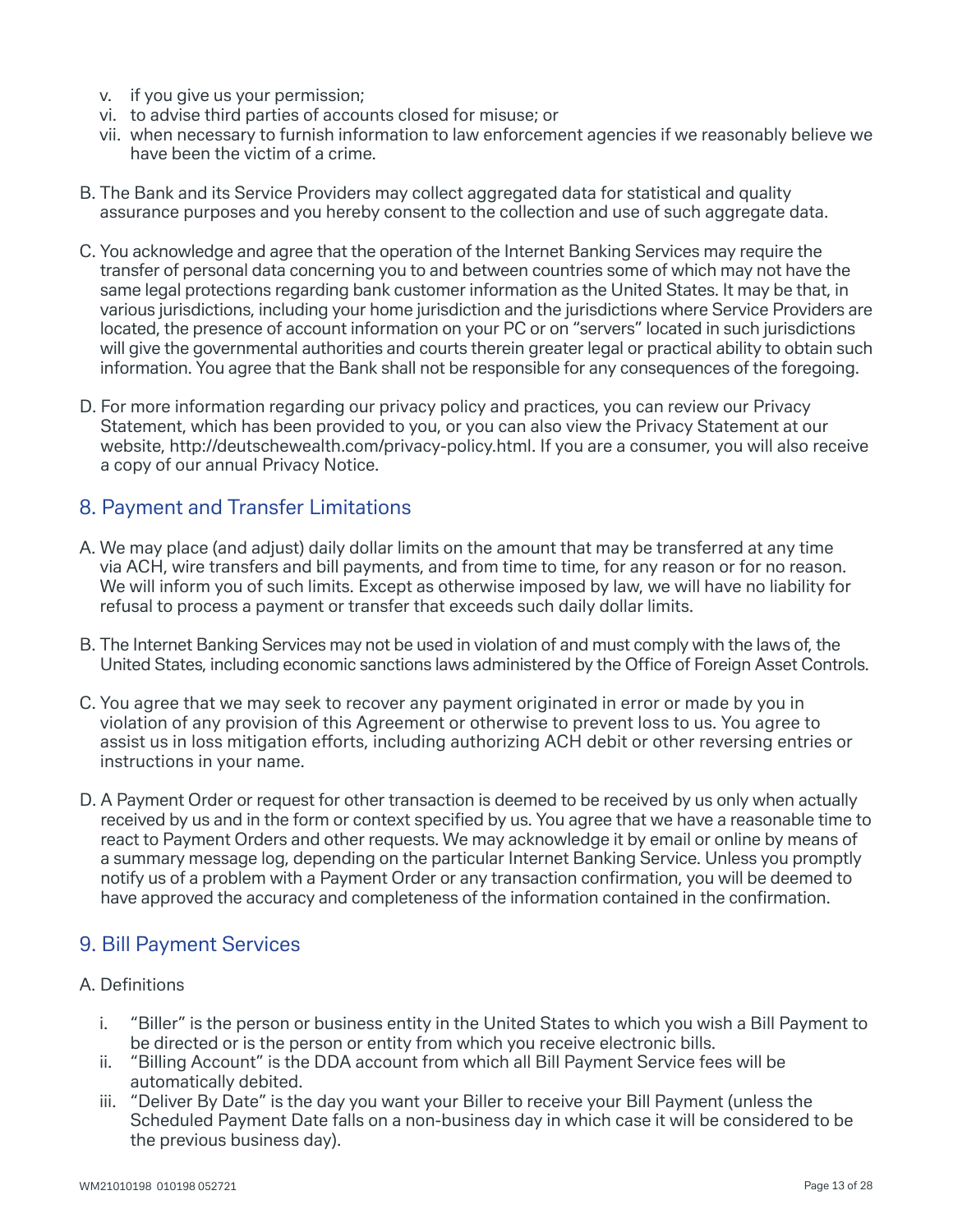- iv. "Due Date" is the date reflected on your Biller statement for which the payment is due. It is not and does not include any late date or grace period.
- v. "Payment Account" is the DDA account from which Bill Payments will be debited.
- vi. "Payment Instruction" is the information provided by you to the Bill Payment Service for a Bill Payment to be made to the Biller (such as, but not limited to, Biller name, Biller account number and Deliver By Date).
- vii. "Scheduled Payment" is a payment that has been scheduled through the Bill Payment Service but has not begun processing.

#### B. Bill Payment Scheduling

- i. "Provided that you have sufficient funds in your Account, bill payments scheduled using the Internet Banking Services will always be electronically deducted from your DDA account the Business Day that you schedule the payment to be sent. The payee may receive a paper check or an electronic payment. The method used is determined by the bill payment processor. When you enter a date you want the payment to be sent a "Deliver by Date" will be reflect on the Bill Payment screen for each payment.
- ii. When you attempt to schedule a payment, to assure timely payment and obtain the full benefit of the Service Guarantee, you must schedule payments and your Account must be in good standing at least five (5) Business Days before the payment due date. If you do not, or if for any reason your Account is not in good standing, you will be fully responsible for all late fees, finance charges or other action taken by the Biller.
- iii. You may schedule payments up to 364 days in the future.
- iv. You may schedule payments to occur on a regular basis: weekly, bi-weekly, monthly, bi-monthly, semi-monthly, quarterly, semi-annually or annually.
- C. The Service Guarantee

Due to circumstances beyond our control, particularly delays in handling and posting payments by Billers or financial institutions, some transactions may take longer to be credited to your Account. We will reimburse you for any late payment related charges you incur up to \$50.00 should a payment post after its Due Date as long as the payment was scheduled in accordance with the guidelines above under "Bill Payment Scheduling."

- D. Payment Authorization and Payment Remittance
	- i. By providing us with names and account information of Billers to whom you wish to direct payments, you authorize us to follow the Payment Instructions that we receive through the payment system. In order to process payments more efficiently and effectively, we may edit or alter payment data or data formats in accordance with Biller directives. When we receive a Payment Instruction, you authorize us to debit your Payment Account and remit funds on your behalf so that the funds arrive as close as reasonably possible to the Deliver By Date designated by you. You also authorize us to credit your Payment Account for payments returned to us by the United States Postal Service or Biller, or payments remitted to you on behalf of another authorized user of the Bill Payment Service. We will use our best efforts to make all your payments properly. However, we shall incur no liability and any Service Guarantee shall be void if we are unable to complete any payments initiated by you because of the existence of any one or more of the circumstances described in Section 6 above.
	- ii. Provided none of the exceptions identified in Section 6 above are applicable, if we cause an incorrect amount of funds to be removed from your Payment Account or cause funds from your Payment Account to be directed to a Biller who does not comply with your Payment Instructions, we shall be responsible for returning the improperly transferred funds to your Payment Account, and for directing to the proper Biller any previously misdirected transactions, and, if applicable, for any late payment related charges.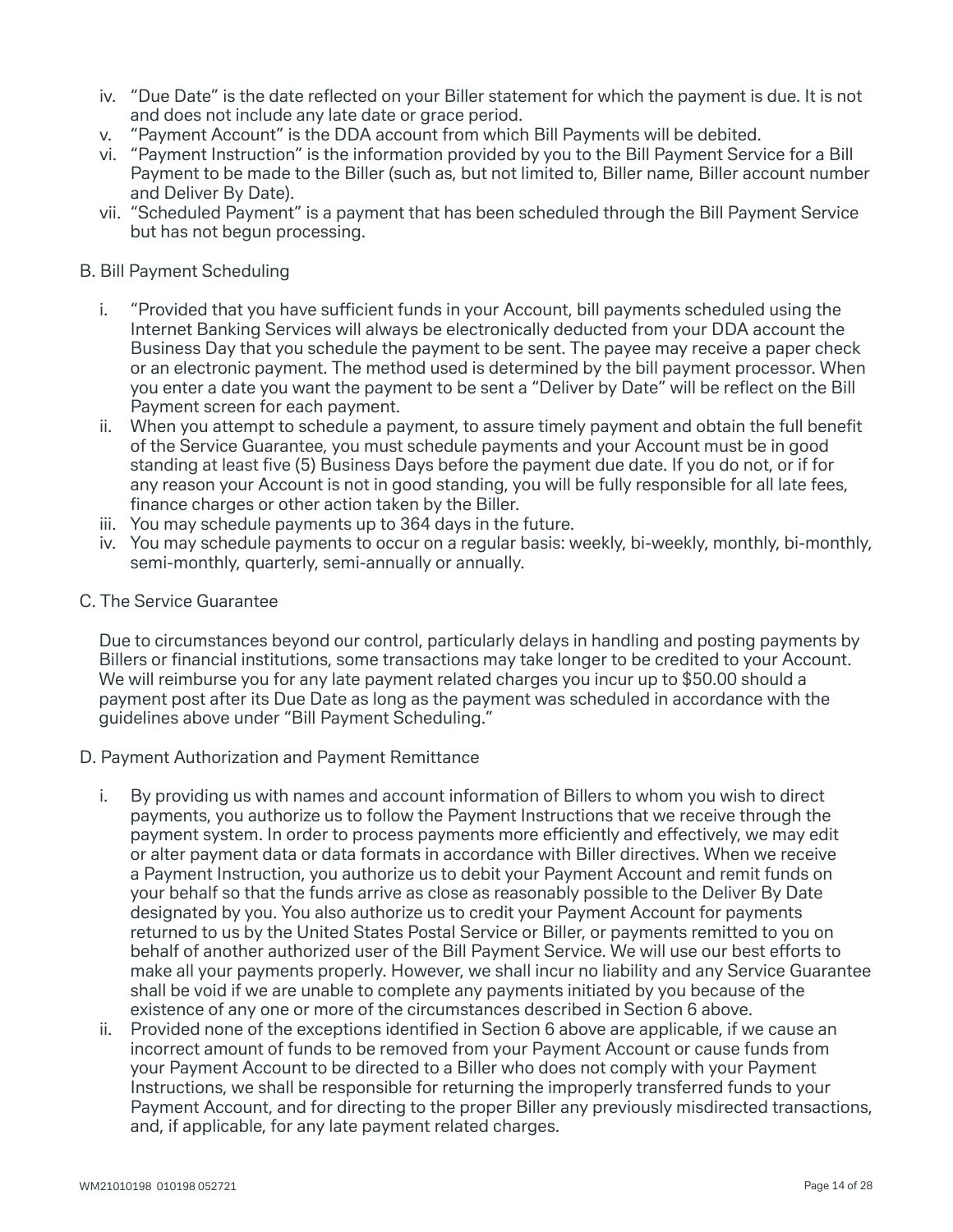### E. Payment Methods

We reserve the right to select the method in which to remit funds on your behalf to your Biller. These payment methods may include, but may not be limited to, electronic payment via ACH or check payment.

#### F. Payment Inquiries

The current status of all Bill Payments may be viewed using the Bill Payment Service. This includes scheduled payments, in-process and processed payments. Processed payment inquiries may also be sent via the Bill Payment Service to the Banking Service Team using the "Contact Us" link on the Customer Support page or by phone at 1-866-362-4796.

#### G. Payment Cancellation Requests

You may cancel or edit any Scheduled Payment (including recurring payments) by following the online directions within the Bill Payment Service application. There is no charge for canceling or editing a Scheduled Payment. Once we have begun processing a payment it cannot be cancelled or edited, therefore a stop payment request must be submitted if applicable or allowed by contacting the Banking Service Team at 1-866-362-4796.

### H. Bill Payment Services Stop Payment Requests

Our ability to process a stop payment request will depend on the payment method and whether or not a check has cleared. Also, we may not have a reasonable opportunity to act on any stop payment request after a payment has been processed. If you desire to stop any payment that has already been processed, you must contact the Banking Service Team at 1-866-362-4796. Although we will make every effort to accommodate your request, we will have no liability for failing to do so. We may also require you to present your request in writing within ten (10) days. The charge for each stop payment request is set forth in the fee schedule to the Account Agreement, as amended from time to time. The charge will not be assessed if the payment is stopped due to an error by the Bank or its Service Provider, the payment was not posted by the Biller even though you correctly submitted the Biller address or if the check was lost in the mail.

From time to time, the Internet Banking Service may be inoperable. If that occurs, your request can be communicated to the Bank by telephone instructions. The Cutoff time for us to receive a stoppayment request is set forth in the Account Agreement. You agree that we will have a reasonable period of time following receipt of a stop payment request to act on it.

### I. Prohibited Payments

Payments to Billers outside of the United States or its territories are prohibited through the Bill Payment Service.

#### J. Consumer Client Government Payments

For consumers: You agree not to use the Bill Payment Service to make state or federal tax payments and court ordered payments (Government Payments). In no event shall we be liable for any claims or damages resulting from your scheduling of Government Payments. The Service Guarantee as it applies to any late payment related changes is void when Government Payments are scheduled and/or processed by the Bill Payment Service. We shall have no obligation to research or resolve any claim resulting from a Government Payment. All research and resolution for any misapplied, misposted or misdirected Government Payments will be the sole responsibility of you and not of us.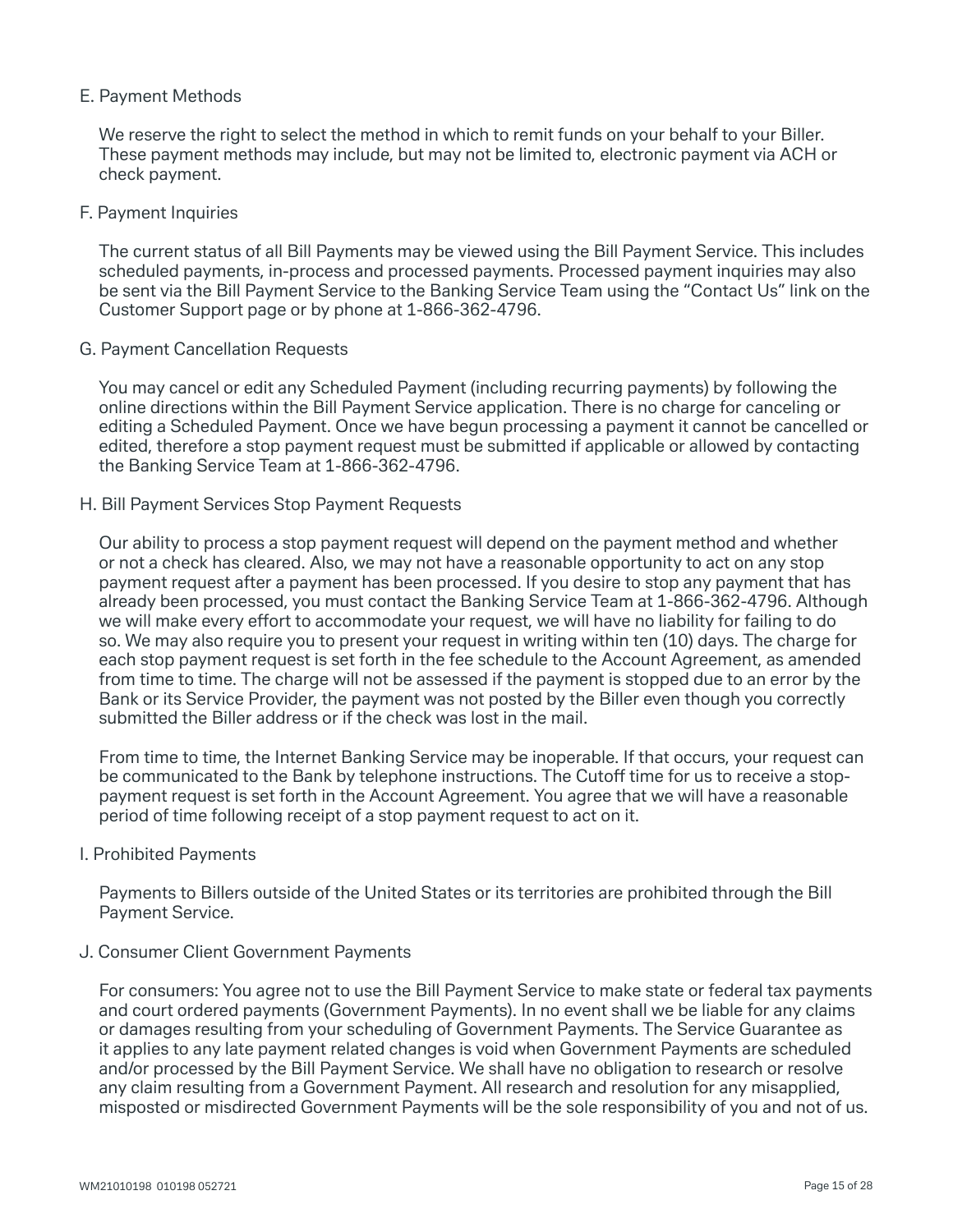### K. Biller Limitation

We reserve the right to refuse to pay any Biller to whom you may direct a payment. The Bank will notify you promptly if it decides to refuse to pay a Biller designated by you. This notification is not required if you attempt to make a prohibited payment or a Government Payment under this Agreement.

### L. Returned Payments

You understand that Billers, the United States Postal Service, or others involved in the handling of payments may return payments to the Bill Payment Service for various reasons such as, but not limited to:

- i. Biller's forwarding address expired;
- ii. Biller account number is not valid;
- iii. Biller is unable to locate account; or
- iv. Biller account is paid in full.

The Bank will use reasonable efforts to research and correct the returned payment and return it to your Biller, but may not be able to do so or may be able to do so only after delay. You agree that we are not responsible for losses or damages you may suffer as a result. We may at our option at any time simply void the payment and credit your Payment Account, either with or without efforts to correct payment information. We may, but are not required to, notify you in the event a payment has been voided.

### M. Information Authorization

Your enrollment in Bill Payment Services may not be accomplished or may be rejected for any reason, including if we cannot verify your identity or other necessary information. Through your enrollment in Bill Payment Services, you agree that the Bank reserves the right to request a review of your credit rating through an authorized bureau. In addition, you agree that the Bank reserves the right to obtain financial information regarding your Account from a Biller or another financial institution (for example, to resolve payment posting problems or for verification). You agree to assist us as we may request in these matters.

### 10. ACH Services

To enable you to provide instructions to the Bank, so that the Bank may utilize the ACH network to originate entries charged and/or credited to the Account(s), you and the Bank hereby agree as follows:

### A. ACH Instructions

- i. The Bank will perform its standard validation tests upon receipt of ACH-related instructions pertaining to the Account(s) ("ACH Instructions"), all of which shall conform to the then current ACH operating regulations and processing formats of the Bank, and submit those ACH Instructions that pass such validation tests to the ACH for execution.
- ii. The Bank's deadline for receipt of ACH Instructions each Business Day, which is necessary to conform with the deadlines for processing ACH Instructions on the date of receipt as prescribed by such operating regulations, is set forth in Section 24 below.

### B. Processing ACH Instructions; Security Procedure

i. The authenticity of all ACH Instructions is subject to verification by the Bank pursuant to the security procedure set forth in Section 3 above. You represent that ACH Instructions have been duly authorized by you, and that all information contained in the ACH Instructions is correct and complete. You shall comply with the requirements of the security procedure set forth in Section 3 above with respect to ACH Instructions transmitted by you to the Bank. You understand and agree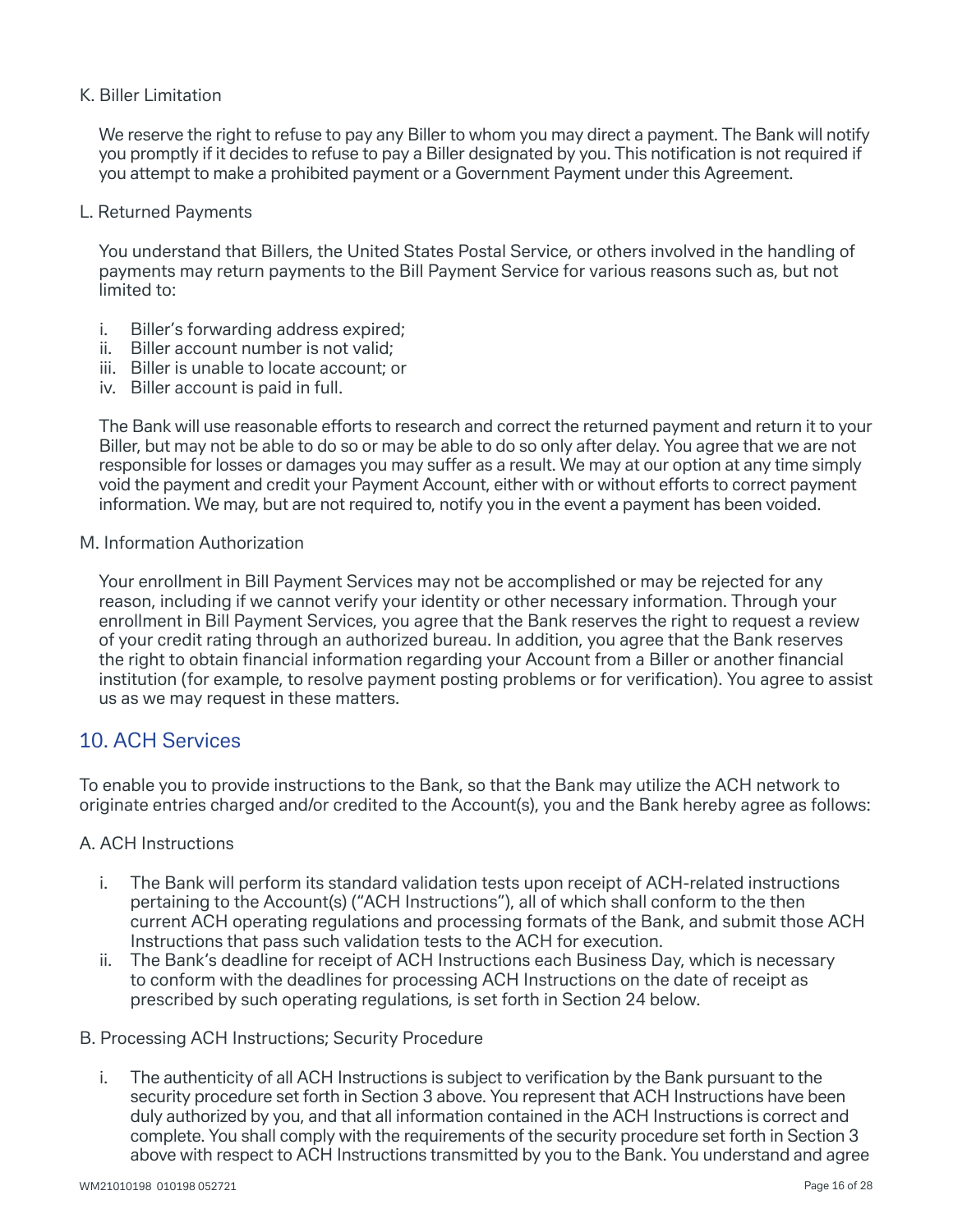that the purpose of such security procedure is intended to determine whether the communications purportedly issued by you and received by the Bank are authorized, but is not intended to detect any errors contained in such communications. No security procedure for the detection of any such error has been agreed upon between you and the Bank. When the Bank acts in accordance with the security procedure in processing an ACH Instruction, such ACH Instruction will be effective as if authorized by you, even though such ACH Instruction has not been authorized by you and you agree to pay the amount of such ACH Instruction, and to hold the Bank harmless and otherwise waive any and all claims against the Bank with respect to any such ACH Instruction.

- ii. Requests for cancellation, reversal or return of ACH Instructions shall be made by fax or email, and shall be subject to the time limits set forth in Section 24 below.
- iii. You acknowledge that the Bank has made available information with respect to the operation and risks associated with the security procedure set forth in Section 3 above. You hereby represent and warrant to the Bank that after careful review of the history of your transactions and your anticipated transactions, you are satisfied that the security procedure is appropriate for your needs and that such security procedure is reasonable under your circumstances.
- C. Payment and Credit With Respect to ACH Instructions

The Bank will:

- i. credit the Account(s) with the total amount of each batch of debit Entries (as defined below) resulting from ACH Instructions and
- ii. debit the Account(s) with the total amount of each batch of credit Entries resulting from ACH Instructions.

The Bank reserves the right to charge all such credits and debits to the Account(s) either

- i. as of the date the Bank's Federal Reserve account is credited and/or debited under the ACH operating regulations (the "Settlement Date") or
- ii. with respect to credit Entries resulting from ACH Instructions, up to two Business Days before the Settlement Date.

You agree that the Account(s) will be fully funded in available funds to cover all charges made to the Account(s) at such time as the Bank charges the Account(s) in accordance with the previous sentence. As used herein, "Entry" or "Entries" means an electronic item(s) representing the transfer of funds in the ACH that originates from one or more ACH Instructions.

D. Execution of ACH Instructions; Limitation of Liability

A Receiving Depository Financial Institution (RDFI) is the institution that receives Entries from the ACH operator and posts them to the accounts of its depositors (Receivers). Subject to:

- i. applicable U.S. laws and regulations;
- ii. the terms of this Agreement, including this Section 10;
- iii. the terms and conditions of the Account Agreement; and
- iv. availability of funds in the Account(s)

The Bank agrees to execute all ACH Instructions; provided, however that the Bank may refrain from executing any ACH Instruction if the Bank believes that such ACH Instruction may not have been authorized by you. Acceptance of an ACH Instruction shall not be deemed to be a waiver by the Bank of any of the conditions or reservations referred to in the preceding sentence. You agree that, except to the extent provided by applicable law and consistent with Section 6(B)(i) above, the Bank, other members of the Deutsche Bank Group, their Service Providers and their respective officers, directors, employees and agents, shall not be liable for any losses, damages, liabilities or costs suffered or incurred by you or any third party as a result of: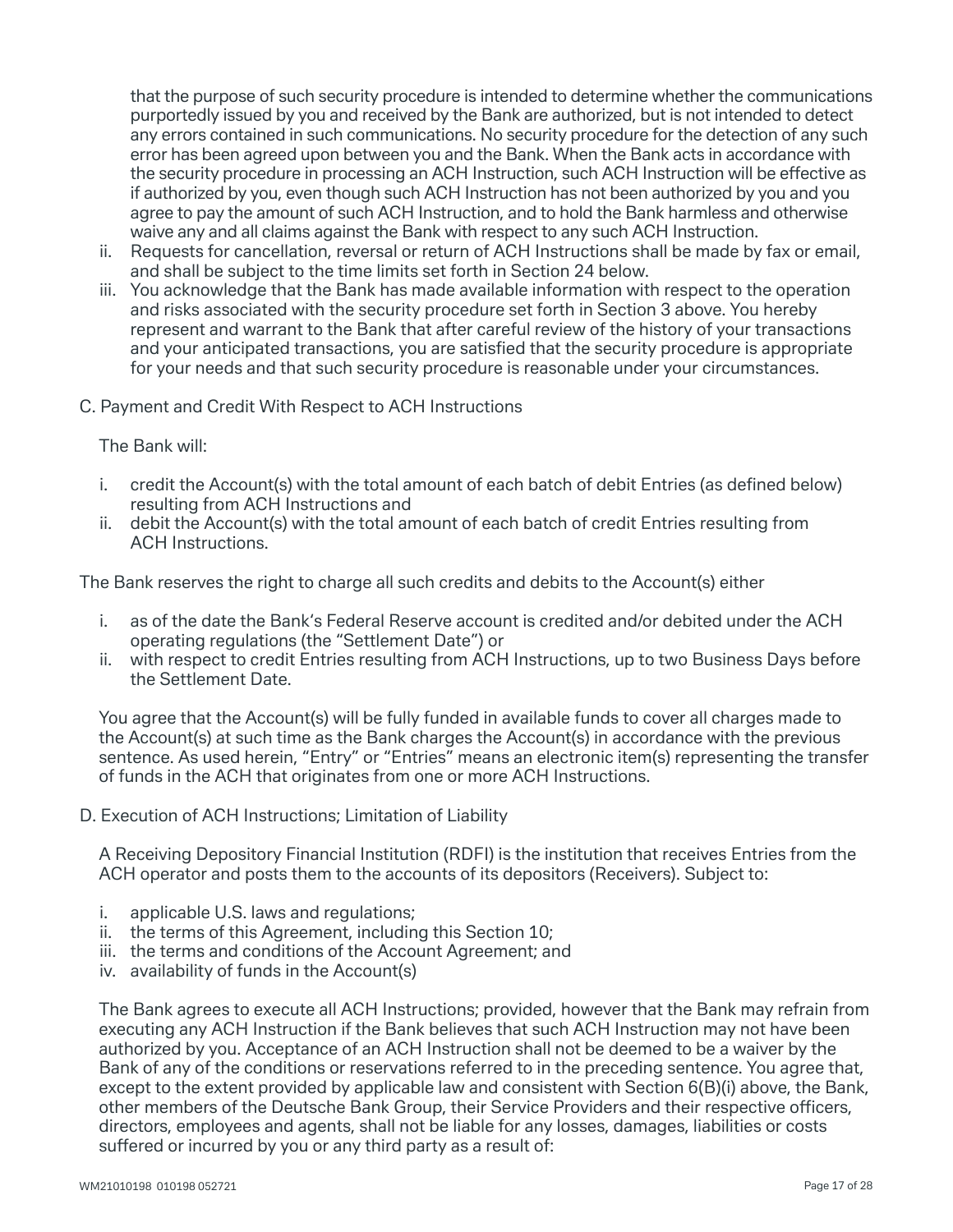- i. the Bank's executing ACH Instructions;
- ii. the improper execution, delayed execution or non-execution of any ACH Instruction because of unclear instructions, legal restrictions, governmental interference, failure of communications media, the insolvency of any ACH or other party to a transaction covered by this Section 10;
- iii. your acts or omissions (including without limitation the amount, accuracy, timeliness of transmittal or authorization of any ACH Instruction received from you);
- iv. the acts or omissions of any other person, including without limitation any Federal Reserve Bank, Automated Clearing House or transmission or communications facility, any Receiver or RDFI (including without limitation the return of an Entry by such Receiver or RDFI);
- v. any other events or circumstances beyond the Bank's control, including but not limited to acts of God, acts of war, acts of terrorism, natural or man-made disaster, machine or computer breakdown; or
- vi. any other acts or omissions of the Bank (or of any of its agents or correspondents) relating to this Section 10 or the transactions or activities contemplated hereby except to the extent, if any, that such other acts or omissions constitute gross negligence or willful misconduct by the Bank.
- E. Reliance on Account Number

You acknowledge and agree that, if an ACH Instruction describes the Receiver inconsistently by name and account number, payment of the Entry transmitted by the Bank to the RDFI may be made by the RDFI (or by the Bank in the case of an On-Us ACH Instruction) on the basis of the account number supplied by you, even if the ACH Instruction identifies a person different from the named Receiver, and that your obligation to pay the amount of the ACH Instruction to the Bank is not excused in such circumstances.

F. Examination of Advices and Statements

The Bank will send you a periodic statement or advice showing ACH-related debits and credits to your Account(s). If you have enrolled in the eStatement Service, you will receive such statements electronically in accordance with the terms and conditions set forth in Section 19 below unless subject to Regulation E. You agree to exercise ordinary care to determine whether you believe that a statement contains an ACH-related error, and you agree to notify the Bank of such error within 30 days after the Bank provides you with or otherwise makes available to you information sufficient to identify the transaction relating to the deemed error. Unless subject to Regulation E, you agree that:

- i. if you fail to make such notification within such thirty (30) day period, the Bank will not be liable for any other losses resulting from your failure to give such notice or any loss of interest or any interest equivalent with respect to an ACH Instruction reflected on such periodic statement; and
- ii. your right to assert a claim against the Bank with respect to any transaction reasonably identified in a statement, advice or other information provided or made available to you by the Bank shall expire within thirty (30) days of the date that such statement, advice or other information was first provided or otherwise made available to you.
- G. Certain Representations and Warranties; Indemnity

With respect to each and every ACH Instruction, you represent and warrant to the Bank and agree that:

- i. each person shown as the Receiver on an ACH Instruction received by Bank from you has authorized the initiation of such ACH Instruction and the crediting or debiting of its account in the amount and on the effective entry date shown on such ACH Instruction;
- ii. such authorization is operative at the time of transmittal, crediting and/or debiting by the Bank as provided herein;
- iii. you shall perform your obligations under this Agreement, including this Section 10 in accordance with all applicable laws and regulations, including, without limitation, the sanctions laws administered by the Office of Foreign Assets Control; and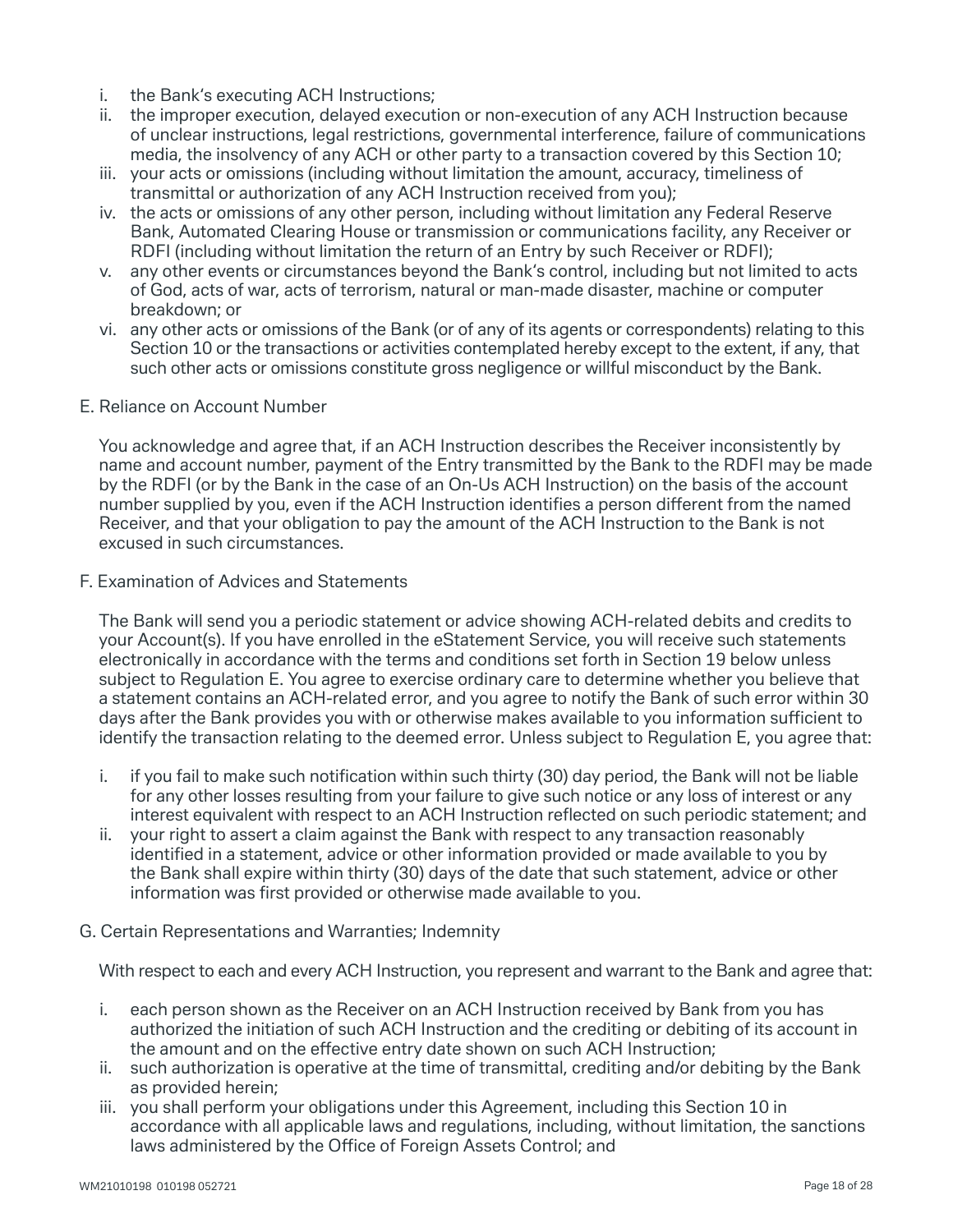iv. you shall be bound by and comply with all rules of the applicable clearinghouse, as in effect from time to time, including but not limited to the provision making payment of an Entry by the RDFI to the Receiver provisional until receipt by the RDFI of final settlement for such Entry.

You specifically acknowledge that you have received notice of the rule regarding provisional payment and of the fact that, if such settlement is not received, the RDFI shall be entitled to a refund from the Receiver of the amount credited and that you shall not be deemed to have paid the Receiver the amount of the corresponding Entry. Consistent with Section 22 below, you agree to indemnify, defend and hold the Bank, other members of the Deutsche Bank Group, their Service Providers and their respective officers, directors, employees and agents, harmless from and against any loss, liability, damage, cost or expense (including attorneys' fees and expenses), suit or other action or proceeding, or claim resulting from or arising out of any breach by you of this Section 10, or the Bank's having executed any ACH Instructions or otherwise having performed any of its obligations hereunder, except to the extent of the Bank's gross negligence or willful misconduct. Any overdraft arising in the Account(s) shall become subject, at the Bank's sole option, to a lien and subject to be set off against the balance of any of your other accounts with the Bank.

H. Additional Provision Governing ACH Transactions.

### You agree that:

- i. you shall be bound by the NACHA Rules and shall comply with all provisions of the NACHA Rules applicable to you as the Originator (as that term is defined under the NACHA Rules) of the ACH transactions;
- ii. bank shall have the right to audit your facilities and books and records in order to validate your compliance with this Agreement and the NACHA Rules; and
- iii. bank may terminate, or suspend its performance under, this Agreement immediately upon written notice to you, if Bank determines that you have violated or are in violation of the NACHA Rules.

### 11. Certain Terms Applicable to Service Text Messages

- A. In connection with your access to the Internet Banking Services, the Bank may from time to time send you text messages to your Mobile Device. The terms in this section apply to such text messages.
- B. Your wireless carrier's standard messaging and data rates apply to SMS correspondence, including without limitation, your entry or submission message and our confirmation message. You are responsible for any fees or other charges that your wireless carrier may charge for any data or message services. The Bank does not charge for any content; however, downloadable content may incur additional charges from your wireless carrier. Please contact your wireless carrier for information about your messaging plan. Your carrier may impose message or charge limitations on your account that are outside of our control. All charges are billed by and payable to your wireless carrier.
- C. You represent that you are the owner, or authorized user of the wireless device you use to receive the service, and that you are authorized to approve the applicable charges.
- D. The Bank will send you a message only once, and only with your explicit agreement as indicated by your continuation of the process flow (i.e., by clicking on the "Send Text Message" button). If you do not agree, click on the "Cancel" button.
- E. The Bank will not be liable for any delays or failures in your receipt of any SMS messages as delivery is subject to effective transmission from your network operator and processing by your mobile device. SMS message services are provided on an AS IS, AS AVAILABLE basis.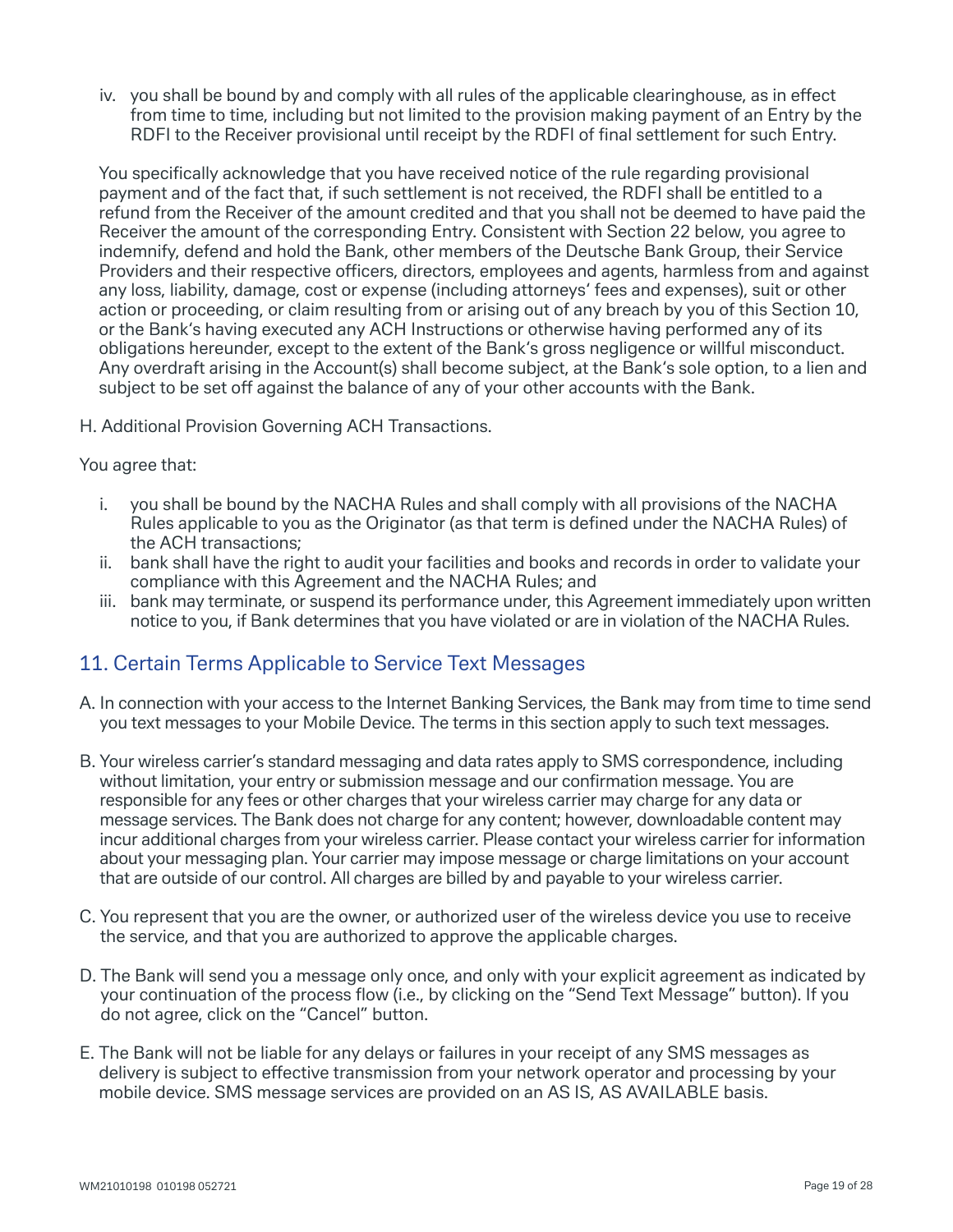- F. Data obtained from you in connection with this SMS service may include your mobile phone number, your carrier's name, and the date, time, and content of your messages and other information that you may provide. The Bank may use this information to contact you and to provide the services you request from us, to operate, develop, and improve the service, and as otherwise permitted under the Agreement. Your wireless carrier and other service providers may also collect data from your SMS usage, and their practices are governed by their own policies. The Bank will only use the information you provide to the service to transmit your text message or as otherwise described in this Agreement. Nonetheless, the Bank reserves the right at all times to disclose any information as necessary to satisfy any law, regulation, or governmental request, to avoid liability, or to protect our rights or property. When you complete forms online or otherwise provide the Bank information in connection with the SMS service, you agree to provide accurate, complete, and true information.
- G. The SMS service as well as the content and materials received through the SMS service are proprietary to the Bank and its licensors, and are for your personal, non-commercial use only. You shall not damage, impair, interfere with, or disrupt the SMS service or its functionality.
- H. If you have any questions, contact the Bank's customer service telephone line. You can also text the word HELP to 63018 to get additional information about the SMS service. If you receive a message from the Bank unexpectedly, you can text the word STOP to 63018. The Bank does not charge for help or info messages; however, your normal carrier rates apply.

# 12. Failed or Returned Transactions

In using some of the Internet Banking Services, you are requesting the Bank to make payments for you from your Account(s). If we are unable to complete the transaction for any reason associated with your Account(s) (for example, there are insufficient funds in your Account(s) to cover the transaction), the transaction will not be completed. In some instances, you will receive a return notice from us. In the case of a failed or returned transaction, you agree that:

- A. you will reimburse us immediately upon demand the transaction amount that has been returned to the Bank;
- B. for any amount not reimbursed to the Bank within fifteen (15) days of the initial notification, a late charge equal to 1.5% monthly interest or the legal maximum, whichever rate is lower, for any unpaid amounts may be imposed;
- C. you will reimburse the Bank for any fees imposed by a financial institution as a result of the return;
- D. you will assist the Bank in connection with any efforts by the Bank to recover any funds that have been sent;
- E. you will reimburse the Bank for any fees it incurs in attempting to collect the amount of the return from you;
- F. the Bank is authorized to report the facts concerning the return to any credit reporting agency; and
- G. a block will automatically be placed on all Accounts that have an ACH debit transaction returned to us. No additional payments, including Bill Payments, will be processed until the Account is properly funded and the return(s) cleared.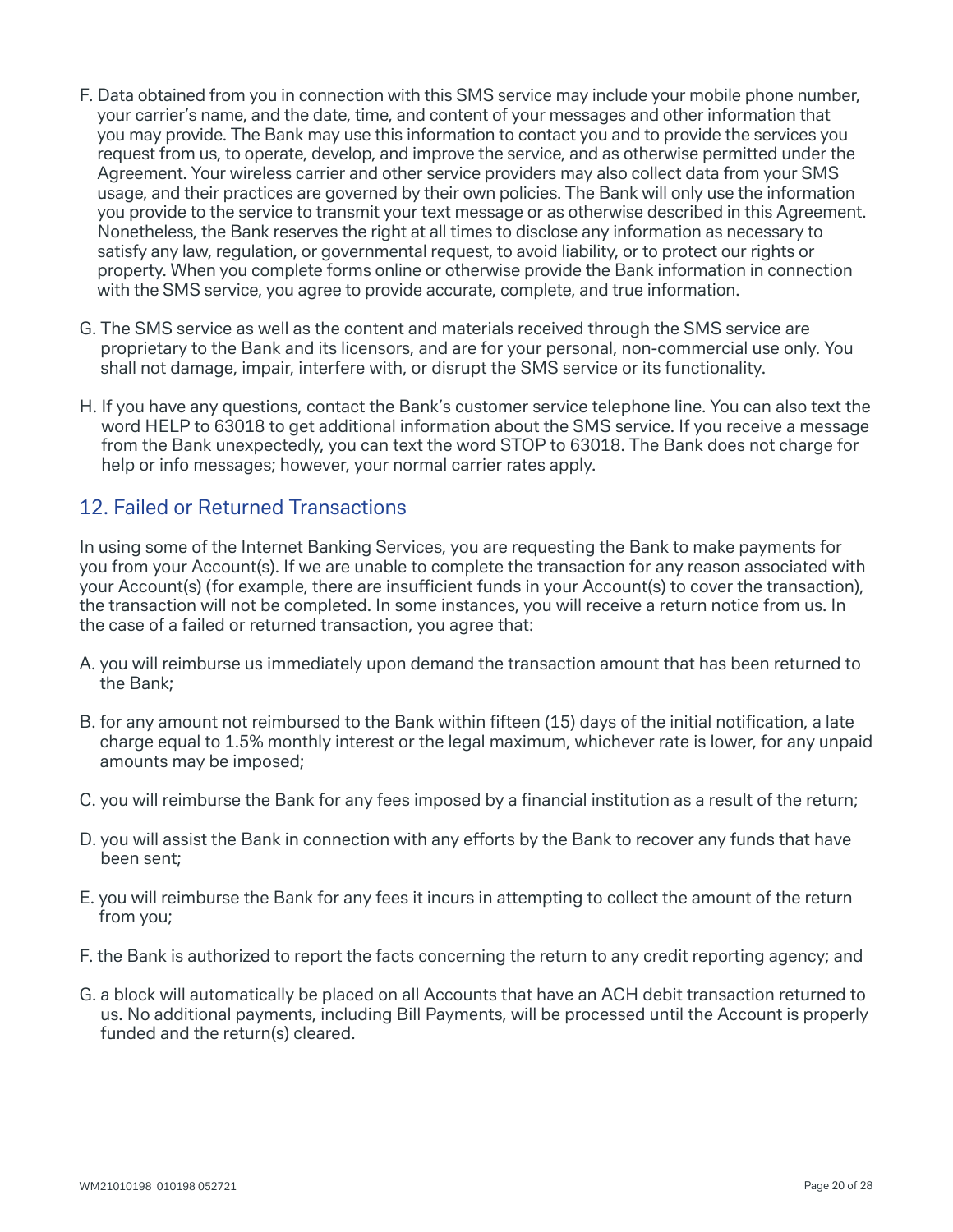# 13. eStatement Service

A. The eStatement Service permits you and Other Permitted Persons to access monthly Account statements for eligible Accounts designated by you. If you have enrolled in the eStatement Service, you have requested the Bank to provide monthly Account statements for eligible deposit Accounts that you have specified through the eStatement Service. BY ELECTING THE eSTATEMENT SERVICE AND SO INSTRUCTING THE BANK, YOU HAVE SPECIFICALLY REQUESTED THAT THE BANK MAY, AT ITS DISCRETION, DISCONTINUE SENDING PAPER ACCOUNT STATEMENTS TO YOU WITH RESPECT TO THE DESIGNATED ACCOUNTS.

Accordingly, within thirty (30) days after the end of each calendar month the statements for your designated Accounts will be posted to and should be accessed through, the eStatement Service. Each statement will be available through the eStatement Service for a period of eighteen (18) months following its posting. If you wish to discontinue receiving your Account statements through the eStatement Service, you must give us written notice to such effect, and within thirty (30) days after receiving such notice we will send you paper Account statements only rather than making your Account statements available through the eStatement Service. Statements made available to any one owner of an Account are considered to have been made available to all owners of the Account.

- B. YOU AGREE THAT IT IS YOUR RESPONSIBILITY TO REVIEW YOUR ACCOUNT STATEMENTS IN A TIMELY WAY REGARDLESS OF WHETHER YOU RECEIVE PAPER ACCOUNT STATEMENTS OR ELECTRONIC ACCOUNT STATEMENTS THROUGH THE eSTATEMENT SERVICE. YOU MUST NOTIFY US OF ANY MISTAKES, ERRORS OR OMISSIONS IN ANY ACCOUNT STATEMENTS WITHIN THE TIME FRAMES SET FORTH BELOW, OR SUCH ACCOUNT STATEMENT SHALL BE DEEMED TO BE COMPLETE AND ACCURATE, AND WE SHALL NOT BE LIABLE FOR ANY SUCH MISTAKE, ERROR OR OMISSION:
	- i. FOR ALL MISTAKES, ERRORS OR OMISSIONS, WITHIN 30 DAYS OF THE TIME SUCH ACCOUNT STATEMENT IS MADE AVAILABLE THROUGH THE SERVICE OR A LONGER PERIOD IF REQUIRED BY APPLICABLE LAW.
- C. By using the eStatement Service or otherwise consenting to be bound by the terms of this Agreement, you hereby authorize the Bank to transmit Account statements via the eStatement Service. You further hereby authorize each member of the Deutsche Bank Group to disclose details of all Accounts to the Bank and other members of the Deutsche Bank Group for the purpose of supplying the eStatement Service to you and Other Permitted Persons.
- D. You acknowledge that without incurring liability to you, we can refuse to supply any information relating to the Accounts through the eStatement Service for any reason at any time. Notwithstanding Section 17(C) above, the Bank may, in its sole discretion, decline to permit certain Accounts to be viewed or otherwise accessed through the Service, temporarily or permanently. If, pursuant to this Section 17(D), Account statements are not made available through the eStatement Service for any Account, Account statements in paper form only shall instead be provided to you.
- E. You can make a written request, at any time, to receive a hard copy paper statement for a specific month.
- F. By completing the eStatement Service enrollment process and signing below, you represent to the Bank that:
	- i. you are authorized as owner or behalf of the owner of the designated Account(s) to consent to electronic delivery of Account statements and accept the terms of this Agreement;
	- ii. you have software and equipment required to access, view and print your statements; and
	- iii. you agree to receive the statements for designated Accounts electronically.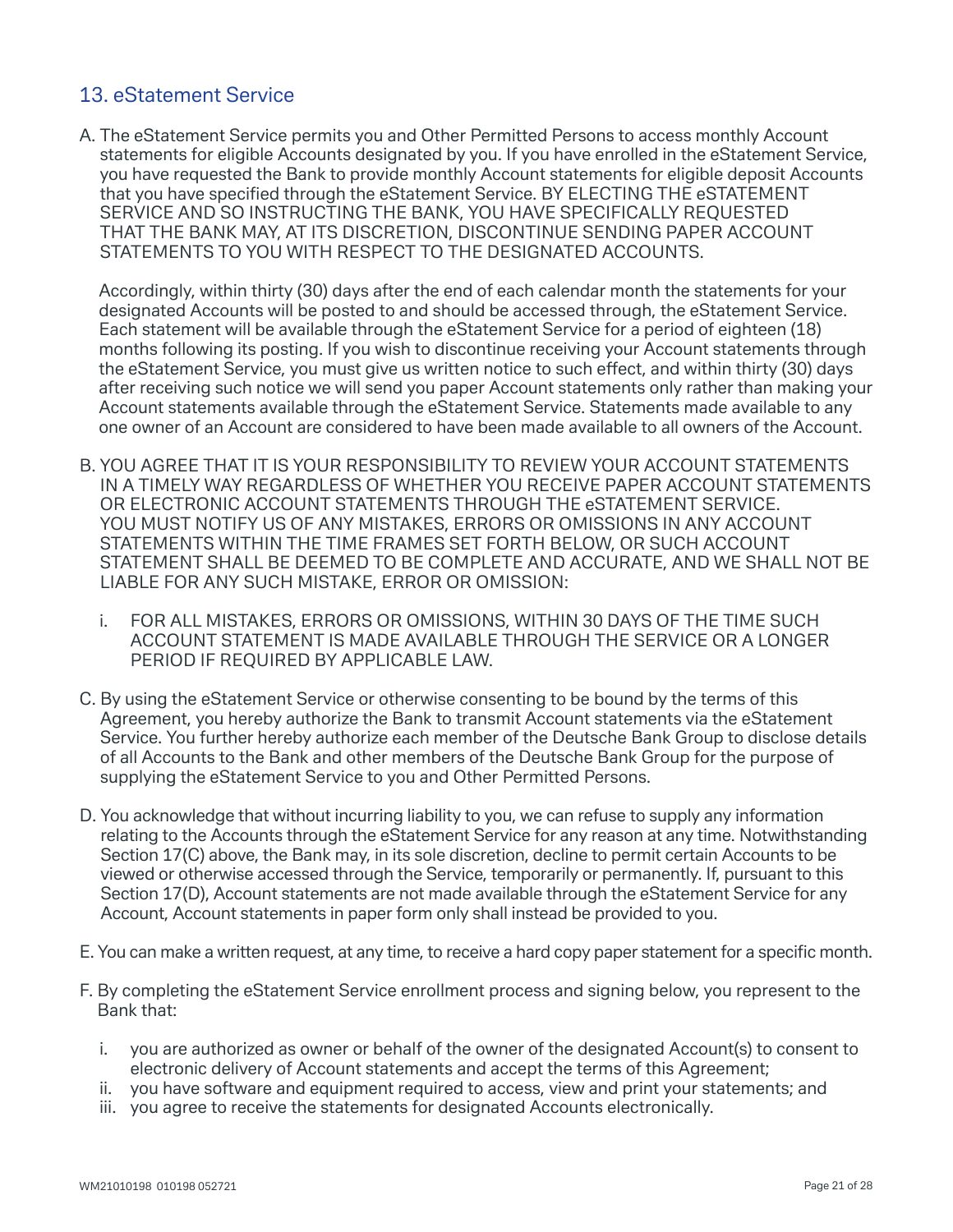# 14. Email Alerts

We provide the following types of Online Banking Account Alerts:

Mandatory Account Alerts are sent to you via email following important account activities or when certain changes are made online to your Online Banking account, such as a change in your email address, telephone number, failed transaction or if your password is changed. You cannot suppress these mandatory alerts.

Optional Account Alerts, which must be activated by you. Optional Account Alerts allow you to choose optional alert messages for your accounts. Each Optional Account Alert has different options available, and you will be asked to select from among these options upon activation of an Optional Account Alert.

We may add new types of Mandatory or Optional Alerts from time to time.

We will send all Online Banking Account Alerts to the email address you have provided as your primary email address for Online Banking. You can also choose to have these Alerts sent to a secondary email address.

We make reasonable efforts to provide Alerts in a timely manner with accurate information, but Alerts may be delayed or prevented by a variety of factors beyond our control (such as system failures or misdirected delivery). Accordingly, we cannot and do not guarantee the timeliness, delivery or accuracy of alerts. The contents of an Alert may be outdated by the time an Alert is sent by us or received by you, due to other activity on your account or to delays in sending data among various systems. You agree that we are not liable for any delays, failure to deliver, or misdirected delivery of any Alert; for any errors in the content of an Alert; or for any actions taken or not taken by you or a third party as the result of an Alert.

Because Online Banking Account Alerts are not encrypted, we will never include your password or full account number in the email. However, Alerts may include your name and some information about your accounts. Depending upon the type of Alert, information such as your account balance, or the applicable transaction may be included. Anyone with access to your email and Alerts will be able to view the contents of these messages.

### 15. Disclaimer of Warranties; Limitation of Liability

- A. YOU EXPRESSLY UNDERSTAND AND AGREE THAT YOUR USE OF THE SITE AND THE INTERNET BANKING SERVICES AND ALL INFORMATION, PRODUCTS AND OTHER CONTENT (INCLUDING THAT OF THIRD PARTIES) INCLUDED IN OR ACCESSIBLE FROM THE SITE AND THE INTERNET BANKING SERVICES IS AT YOUR SOLE RISK. THE SITE AND THE INTERNET BANKING SERVICES ARE PROVIDED ON AN "AS IS" AND "AS AVAILABLE" BASIS. WE AND OUR SERVICE PROVIDERS EXPRESSLY DISCLAIM ALL WARRANTIES OF ANY KIND AS TO THE SITE AND THE INTERNET BANKING SERVICES AND ALL INFORMATION, PRODUCTS AND OTHER CONTENT (INCLUDING THAT OF THIRD PARTIES) INCLUDED IN OR ACCESSIBLE FROM THE SITE AND THE INTERNET BANKING SERVICES, WHETHER EXPRESS OR IMPLIED, INCLUDING, BUT NOT LIMITED TO THE IMPLIED WARRANTIES OF MERCHANTABILITY, FITNESS FOR A PARTICULAR PURPOSE, WARRANTIES ARISING FROM USAGE IN TRADE AND NONINFRINGEMENT.
- B. WITHOUT LIMITING THE FOREGOING, YOU EXPRESSLY UNDERSTAND AND AGREE THAT WE AND OUR SERVICE PROVIDERS MAKE NO WARRANTY THAT:
	- i. THE SITE OR THE INTERNET BANKING SERVICES WILL MEET YOUR REQUIREMENTS;
	- ii. THE INTERNET BANKING SERVICES WILL BE UNINTERRUPTED, AVAILABLE 24 HOURS A DAY, SEVEN DAYS A WEEK, TIMELY, SECURE OR ERROR-FREE;
	- iii. THE RESULTS THAT MAY BE OBTAINED FROM THE USE OF TH E INTERNET BANKING SERVICES WILL BE ACCURATE OR RELIABLE;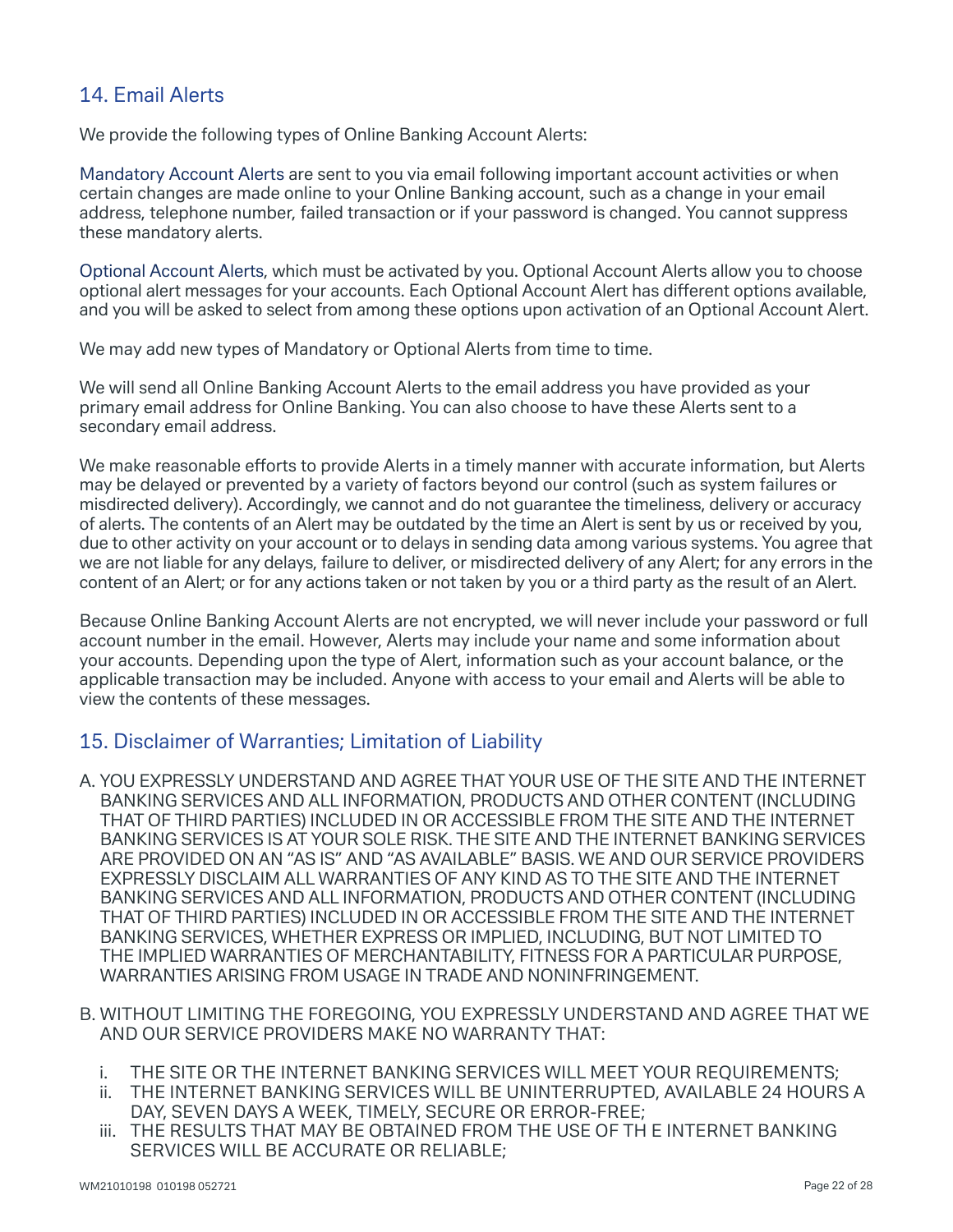- iv. THE QUALITY OF ANY PRODUCTS, SERVICES, INFORMATION, ADVICE OR OTHER MATERIAL OBTAINED BY YOU THROUGH THE INTERNET BANKING SERVICES WILL MEET YOUR EXPECTATIONS; OR
- v. ANY ERRORS, OMISSIONS OR DEFECTS IN THE TECHNOLOGY WILL BE CORRECTED.
- C. ANY PRODUCTS, SERVICES, INFORMATION OR OTHER MATERIAL DOWNLOADED OR OTHERWISE OBTAINED FROM THE BANK OR OUR SERVICE PROVIDERS THROUGH THE USE OF THE SITE OR THE INTERNET BANKING SERVICES IS DONE AT YOUR OWN DISCRETION AND RISK AND YOU ARE SOLELY RESPONSIBLE FOR ANY DAMAGE TO YOUR COMPUTER SYSTEM OR LOSS OF DATA THAT RESULTS FROM THE DOWNLOAD OF ANY SUCH MATERIAL.
- D. The foregoing does not limit rights that may not be waived or modified under laws applicable to you or your transactions, and some jurisdictions do not allow the exclusion of certain warranties. Accordingly, some of the above limitations may not apply to you.

# 16. Intellectual Property and Other Proprietary Rights

The Bank hereby grants to you the limited, non-exclusive, non-transferable revocable right and license to use the Site and the Internet Banking Services, in object code format only and excluding source code, solely during the term of this Agreement and for the purposes of conducting your consumer or business transaction, as applicable, pursuant to this Agreement. You shall not under any circumstances modify, copy, distribute, republish or download content from the Internet Banking Services or the Site without the Bank's prior consent in writing, except for content that you have previously uploaded to the Site using the Internet Banking Services or which relates specifically to your Account(s). This license will cease on termination of this Agreement for any reason. Further, you agree not to reverse engineer or reverse compile any portion of the Site, or the Internet Banking Services.

You acknowledge that the Site, the Internet Banking Services, and its accompanying documentation, if any, constitute valuable property of the Bank.

- A. You understand and agree that the Bank will suffer irreparable harm in the event of any unauthorized disclosure of any portion of the Site or the Internet Banking Services.
- B. The Bank reserves and retains all copyrights and other proprietary rights in and to the Site, and the Internet Banking Services. Unauthorized use of the Site or the Internet Banking Services is strictly prohibited. Linking to and/or framing the Site is strictly prohibited unless the Bank expressly consents in writing to such a link or frame. All other uses of the Site and/or the Internet Banking Services not expressly allowed in this Agreement are strictly prohibited.

### 17. Regulation

You undertake to be responsible for obtaining and complying with all legal, governmental and regulatory licenses and requirements applicable to use of the Site and the Internet Banking Services in any country from which you access the Site and the Internet Banking Services.

### 18. Indemnification

You agree to indemnify, defend and hold the Bank, other members of the Deutsche Bank Group, their Service Providers and their respective officers, directors, employees and agents, harmless to the fullest extent permitted by law from and against any and all actions, proceedings at law or in equity, claims (groundless or otherwise), liabilities, suits, losses, damages, payments, deficiencies, settlements, penalties, fines costs and legal and other expenses (collectively, the "Liabilities") arising out of: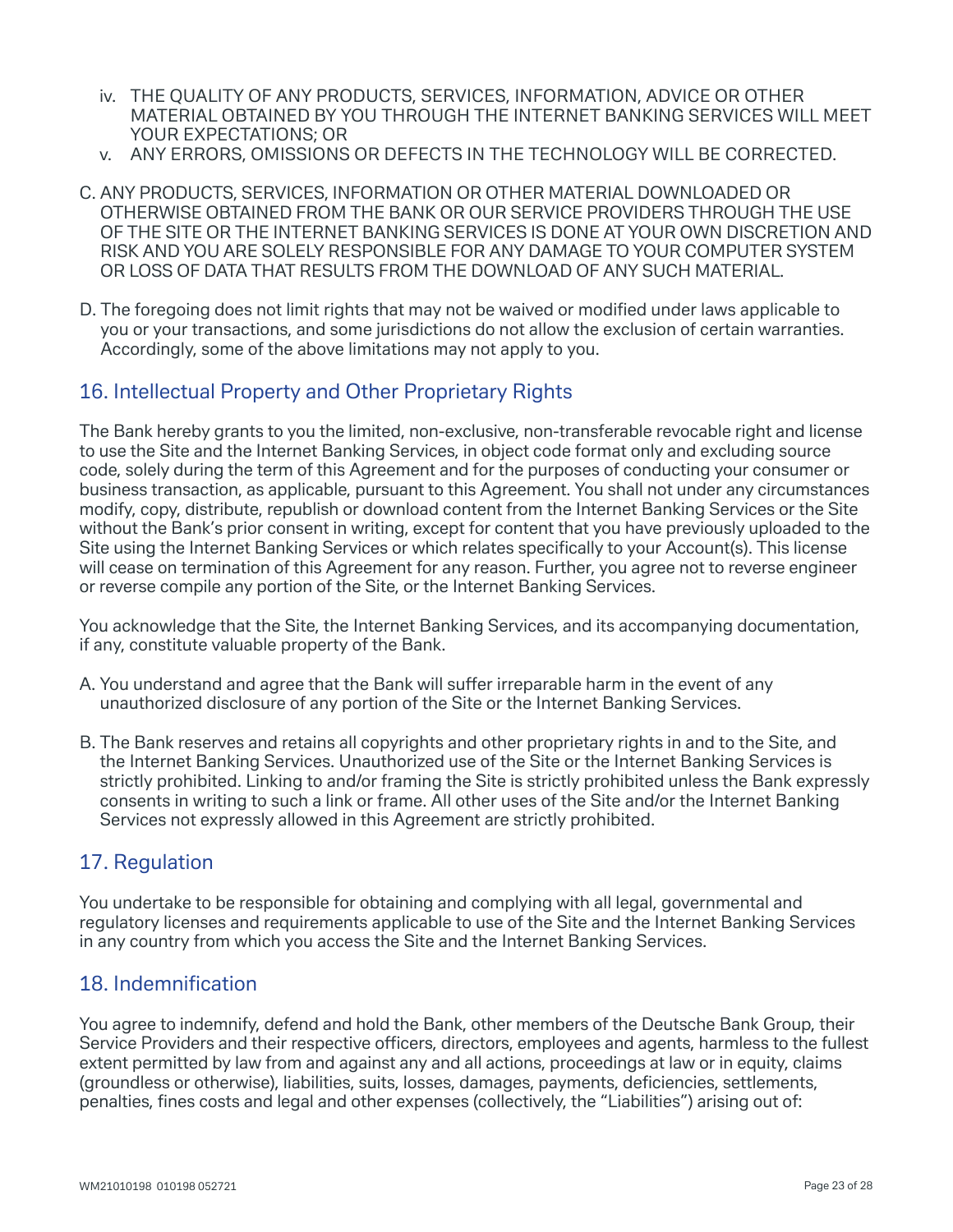- A. the Bank's performance of its obligations to you hereunder;
- B. the use by you or Other Permitted Persons of the Site; and
- C. the use by you or Other Permitted Persons of the Internet Banking Services, except to the extent such Liabilities arise out of the Bank's gross negligence or willful misconduct.

# 19. Third Party Links

The Internet Banking Services may permit you to access third party Internet sites via "hyperlinks." The locator contained in the hyperlink is for your information only and does not constitute an endorsement of the site; the Bank has no control over the material appearing on sites owned or sponsored by third parties that may be accessed by such hyperlinks. Neither the Bank nor any member of the Deutsche Bank Group warrants or assumes any responsibility for the accuracy, completeness, quality or legality anywhere of any information which is proprietary to, or prepared or derived from, any third party source or information contained in any third party Internet or other site which is available via a "hyperlink." Neither the Bank nor any member of the Deutsche Bank Group can give any assurance or guarantee as to the security or confidentiality of any connection made by use of any such hyperlink. The Bank's privacy policies do not apply to any such linked Internet sites. You should consult the privacy disclosures on any such linked Internet sites for further information.

# 20. Cutoff Times

The following cutoff times pertain to specific Internet Banking Services transactions. All times in this Agreement refer to local time of the Bank. Transactions received after the cutoff time or on a day that is not a Business Day (a day in which the Bank is open in New York for the conduct of its general business) will be processed the following Business Day.

| <b>Funds Transfers</b>        | Real Time Processing. Transfers effected after 10:00 p.m. (Eastern Time) will be posted on the<br>following Business Day.                                                                                                                                                                                                                                                                                                                          |
|-------------------------------|----------------------------------------------------------------------------------------------------------------------------------------------------------------------------------------------------------------------------------------------------------------------------------------------------------------------------------------------------------------------------------------------------------------------------------------------------|
| <b>Bill Payments</b>          | To ensure that payment is properly credited to your Account prior to the payment due date,<br>please allow at least five (5) Business Days from the date payment is submitted for your pay-<br>ment to reach your merchant or vendor. Payments effected after 9:00 p.m. (Eastern Time) will<br>be posted on the following Business Day.                                                                                                            |
| <b>ACH Files</b>              | The Bank deadline for receipt of ACH Instructions (defined below) and file transmission is<br>6:00 p.m. Eastern Time on a Business Day in order for the Bank to process ACH Instructions<br>on the same Business Day. The Bank deadline for receipt of client requests for cancellation,<br>reversal or return of an ACH Instruction on a Business Day in order for the Bank to act upon it<br>on the same Business Day is 5:00 p.m. Eastern Time. |
| <b>Fedwire Transfers</b>      | 5:30 p.m. (Eastern Time)                                                                                                                                                                                                                                                                                                                                                                                                                           |
| <b>Foreign Currency Wires</b> | Settlement may vary based on currency.                                                                                                                                                                                                                                                                                                                                                                                                             |
| <b>Stop Payments</b>          | Real Time Processing, but there may be delays in acting on information (see Sections<br>9 and 15 above).                                                                                                                                                                                                                                                                                                                                           |

# 21. Offer of Online Banking Services through Affiliates or Third Parties

The Bank has the right to offer all or part of the Internet Banking Services through an affiliate or unrelated third party.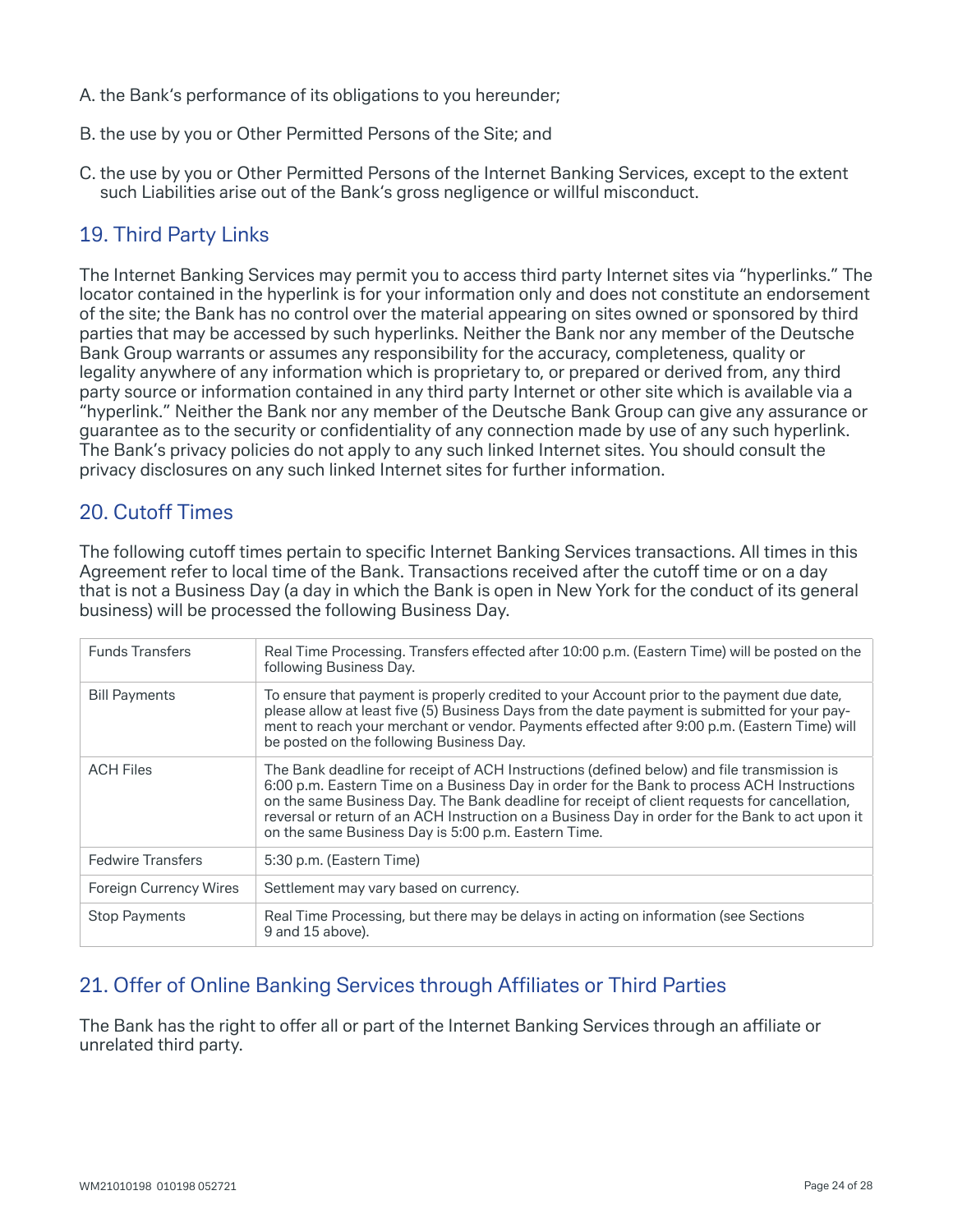### 22. Miscellaneous

### A. Other Agreements

In addition to this Agreement, you agree to be bound by and will comply with the requirements of the terms and conditions governing your deposit Accounts (as set forth in the Account Agreement), the rules and regulations of any funds transfer system to which we belong and applicable state and federal laws and regulations.

### B. Changes to Agreement

We may change this Agreement at any time. For example, we may add, delete or amend terms or services from time to time. In such event, the Bank shall provide notice to you. Any use of the Internet Banking Services after the Bank provides you a notice of change will constitute your agreement to such change(s). Further, the Bank may, from time to time, revise or update the applications, services and/or related material, which may render all such prior versions obsolete. Consequently, the Bank reserves the right to terminate this Agreement as to all such prior versions of the applications, services and/or related material and limit access to only the Bank's more recent revisions and updates. In the event performance of the service provided herein in accordance with the terms of this Agreement would result in a violation of any present or future statute, regulation or government policy to which the Bank is subject, and which governs or affects the transactions contemplated by this Agreement, then this Agreement shall be deemed amended to the extent necessary to comply with such statute, regulation or policy, and the Bank shall incur no liability as a result of such violation or amendment.

### C. Address or Banking Changes

It is your sole responsibility to ensure that the contact information in your user profile is current and accurate. This includes, but is not limited to, name, address, phone numbers and email addresses. For changes to your Payment Account or any information other than your email address within the Bill Payment Service, please contact the Banking Services Team at 1-866-362-4796. All changes made are effective immediately for scheduled and future payments paid from the updated Payment Account information. The Bank is not responsible for any payment processing errors or fees incurred if you do not provide accurate Payment Account or contact information.

### D. Disputes

In the event of a dispute regarding Internet Banking Services, you and the Bank agree to resolve the dispute by looking to this Agreement. You agree that this Agreement is the complete and exclusive statement of the agreement between you and the Bank with respect to the Internet Banking Services and that this Agreement supersedes any proposal or prior agreement, oral or written, and any other communications between you and the Bank relating to the subject matter of this Agreement.

### E. Assignment

This Agreement shall bind and inure to the benefit of you and the Bank and the Bank's successors and permitted assigns. You may not assign, sublicense, pledge or transfer any of your rights or obligations under this Agreement to any other person or entity. We may assign one or more of our obligations and/or this Agreement to others, including independent contractors or third parties or any future direct or indirect affiliate.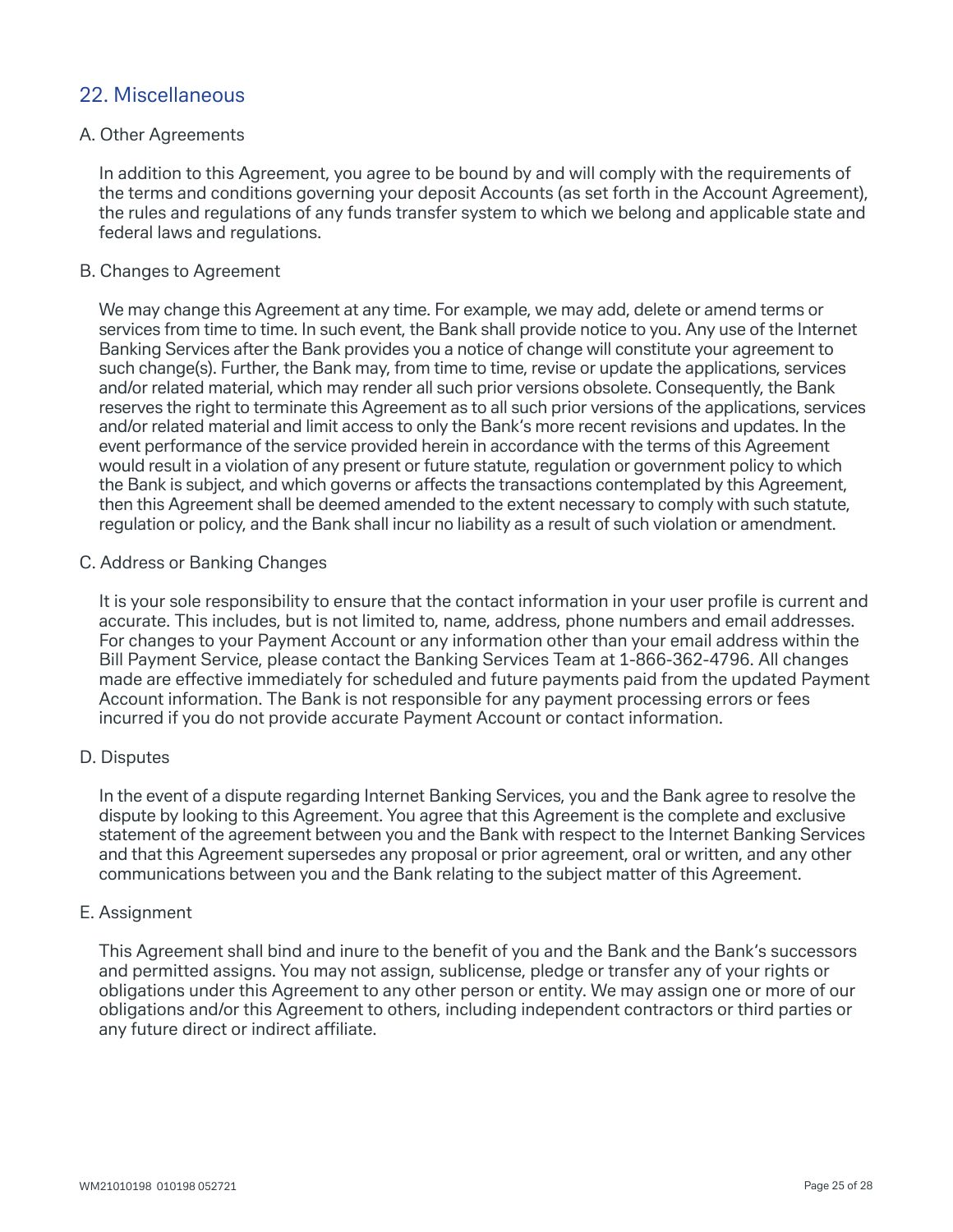### F. No Waiver

The Bank shall not be deemed to have waived any of its rights or remedies hereunder unless such waiver is in writing and signed by the Bank. No delay or omission on the part of the Bank in exercising any rights or remedies shall operate as a waiver of such rights or remedies or any other rights or remedies. A waiver on any one occasion shall not be construed as a bar or waiver of any rights or remedies on future occasions.

### G. Captions

The captions of sections hereof are for convenience only and shall not control or affect the meaning or construction of any of the provisions of this Agreement.

### H. Governing Law

This Agreement shall be governed by and construed in accordance with federal law and (to the extent not preempted) the laws of the State of New York, without regard to its conflicts of laws provisions other than Section 5-1401 of the New York General Obligations Law, and any dispute arising out of or relating to the subject matter of this Agreement shall be decided in accordance with such law. You agree to submit to the exclusive jurisdiction and venue of state or federal court of competent jurisdiction located in the State of New York, City and County of New York over any dispute arising out of this Agreement, and you agree that such courts are convenient forums. You waive personal service of process and consent that service of process upon you may be made by certified mail or registered mail, return receipt requested, or by any reputable overnight delivery service (such as Federal Express or DHL) directed to you or at your address on the Bank's records. You hereby waive any objection you may have in any such action based on lack of personal jurisdiction, improper venue or inconvenient forum.

YOU AND WE HEREBY WAIVE THE RIGHT TO TRIAL BY JURY IN ANY ACTION OR PROCEEDING ARISING OUT OF OR IN CONNECTION WITH THE SUBJECT MATTER OF THIS AGREEMENT, AND EXCEPT AS OTHERWISE SPECIFICALLY PROVIDED HEREIN, ANY RIGHT TO SEEK OR ENFORCE PAYMENT OF ATTORNEYS' FEES.

### I. Electronic Mail

- i. Public email transmissions may not be secure. We request that you do not send us or ask for personal, confidential or sensitive information via any general or public email system. You agree that we may respond to your email communications by use of the Internet Banking Service email feature with regard to matters related to the Internet Banking Service.
- ii. While access to the Bank through the email function of the Internet Banking Services is "online," messages sent to the Bank through email are not reviewed by Bank personnel immediately after they are sent. Rather, Bank personnel will review email messages periodically throughout each Business Day. If immediate attention is required, you must contact the Bank by telephone or in person or through some other procedure not using the Internet Banking Services. Your email messages may be acted upon by the Bank if received in a manner and in a time providing the Bank a reasonable opportunity to act. Nevertheless, unless otherwise provided herein, email messages will not serve as a substitute for any requirement imposed on you to provide the Bank with "written" notice.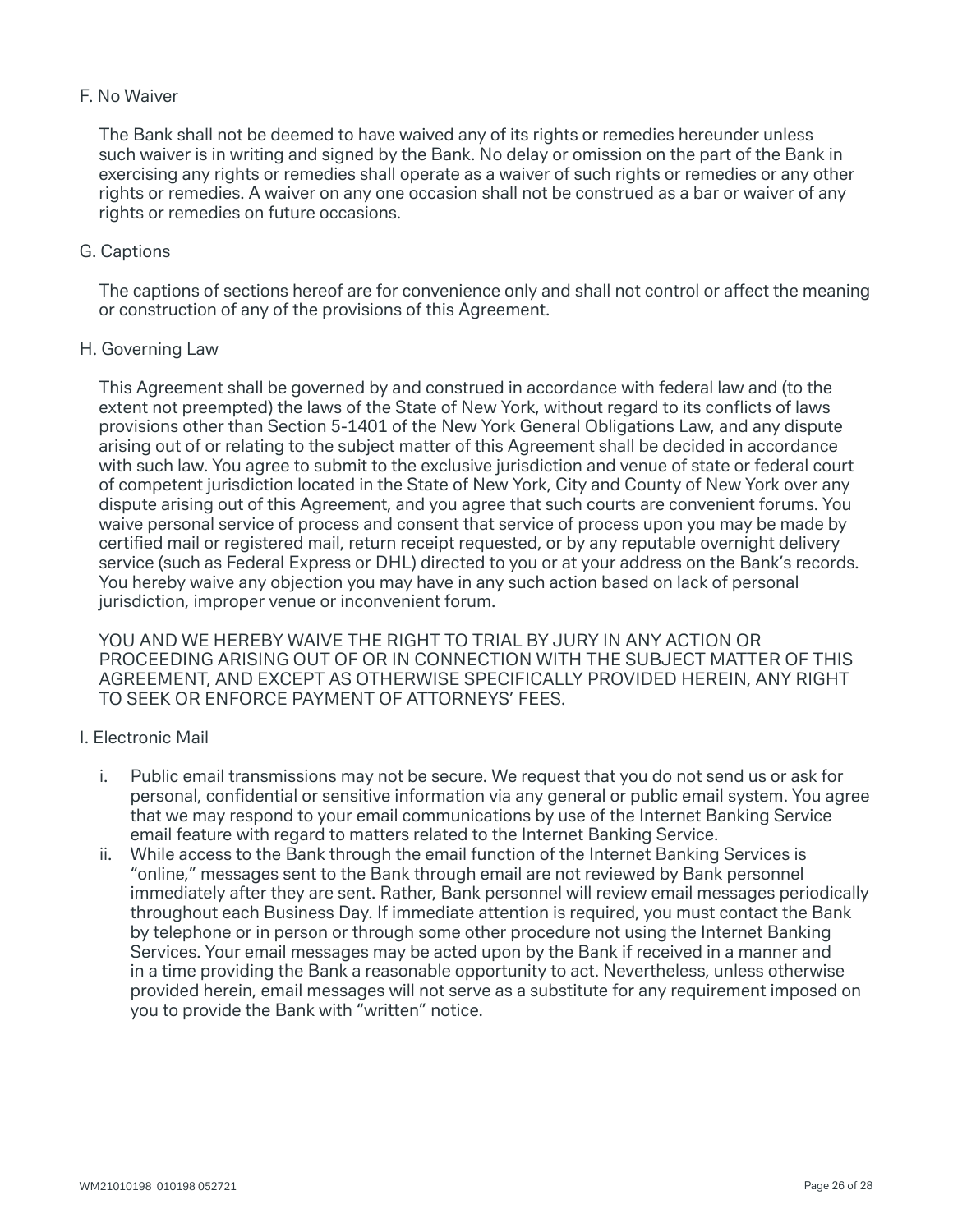### J. Notices

Except as otherwise expressly provided herein, any notice or other communication required or permitted to be given under this Agreement shall be written and delivered, or sent by United States registered or certified mail, postage prepaid, or by express carrier, to your address as it appears on the Bank's computer file, OR, if to the Bank, addressed to: Deutsche Bank, Banking Service Team, 1 Columbus Circle New York, NY 10019, unless another address is substituted by notice delivered or sent as provided herein. Except as otherwise expressly provided herein, any such notice shall be deemed given when sent or received by the Bank.

### K. Severability

If any provision herein, or part thereof, is held to be invalid, illegal or unenforceable to any extent by a court or government agency of competent jurisdiction, the remainder of the Agreement, or other parts or applications of such provisions, shall not be affected thereby and shall remain enforceable to the fullest extent permitted by law.

### L. No Third Party Beneficiaries

Nothing in this Agreement is intended to confer any right, remedy or claim upon any person, firm or corporation other than the parties hereto and all members of the Deutsche Bank Group and their Service Providers (each such member and Service Provider being an intended third party beneficiary of your representations, warranties and agreements herein).

#### M. Entire Agreement

This Agreement contains the entire agreement between the parties with respect to the matters covered herein. No other oral or written agreement, statement or promise made by any party hereto or by any employee, officer or agent of any party hereto that is not in writing and signed by the parties is binding, and this Agreement supersedes all such agreements, statements and promises. In the event of any conflict between this Agreement and any other document, this Agreement shall prevail.

### N. Notification of Regulatory Authority

This Agreement and the Internet Banking Services provided hereunder are governed by New York State and federal law. You may notify the New York State Banking Department or the Board of Governors of the Federal Reserve System at the following addresses of any violation of law related to this Agreement or the Internet Banking Services:

New York State Banking Department One State Street Plaza New York, NY 10004

Board of Governors of the Federal Reserve System 20th Street and Constitution Avenue, NW Washington, D.C. 20551